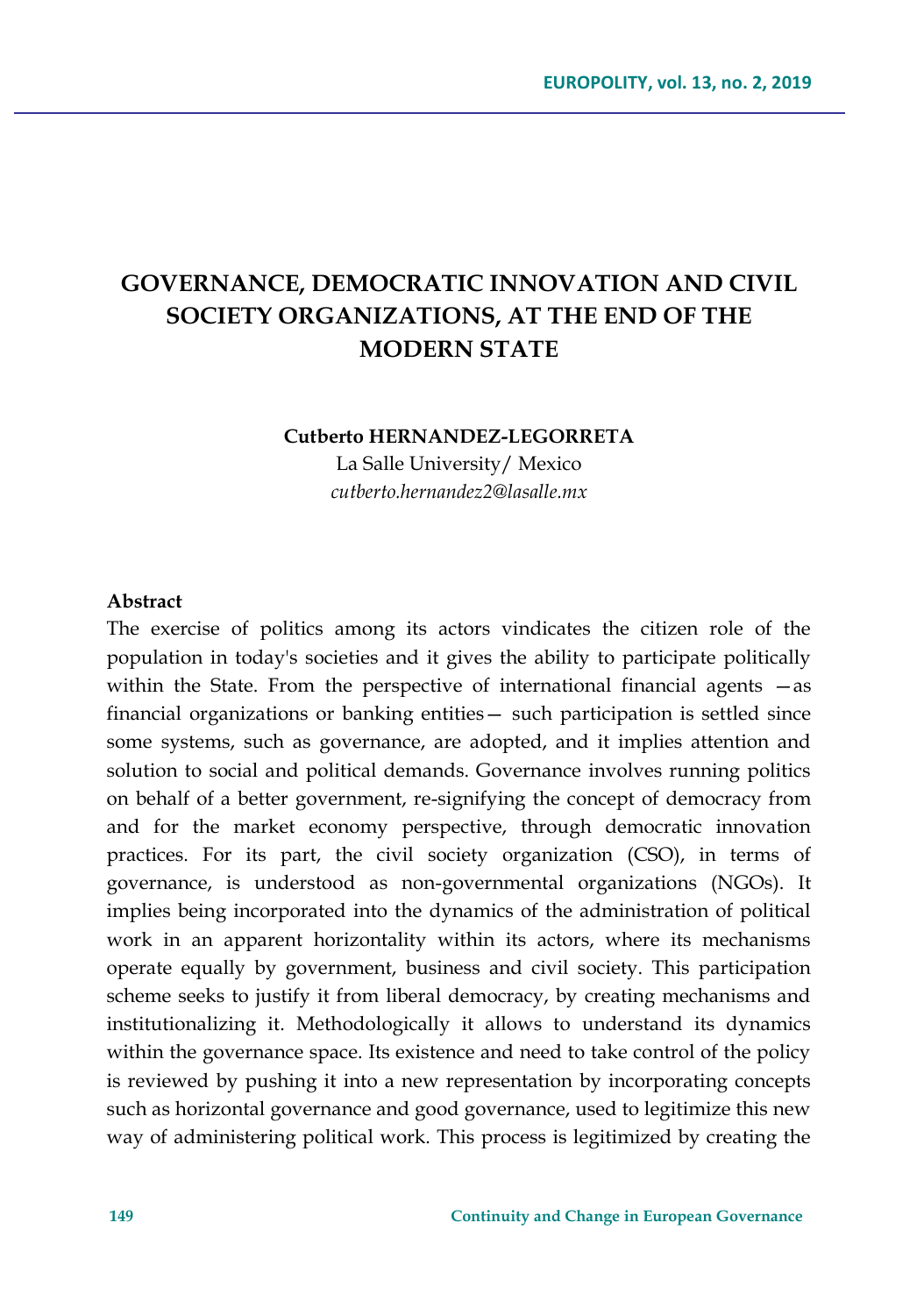conditions to justify new mechanisms of control through the institutionalization of democracy with concepts that strengthen it such is the case of democratic innovation in which its first form is precisely governance.

#### **Keywords**

Civil society organizations; democratic innovation; good governance; horizontal governance; policy administration

### **1.INTRODUCTION**

This dissertation seeks to plot the arguments aimed at providing the elements for an analysis on governance, democratic innovation and civil society organizations, and their role in the quest to deal with the recurring crises of the state in the aftermath of the Modern State, it is required to be imaginative in addressing the concepts. Some freshness is demanded when offering a series of proposals for the interpretation of the problem, such is the case of inequality as an effect of the "de-modernization" of societies. It is necessary to explore the relationship between concepts on: civil society organizations; its relationship in some way with governance practices sometimes translated as democratic innovation.

The main idea is to prove that the practice of governance can be presented in a pragmatic way, rather than its development, as a result of theoretical application in a real space. It is considered to be present from the beginning, as defined by the concept of governance: new actors begin to participate in the decisionmaking spaces of governments. Such is the case of the incorporation of civil society organizations in the decision-making spaces of governments based on the experience of horizontal governance and is further reinforced by acting in accordance with the "good practices" developed by the new actors in incorporate democratic innovation applications into your work.

This paper is based on the construction and development of the context and definitions of fundamental concepts such as governance and democratic and social innovation; it is about placing the reader in the context and definitions of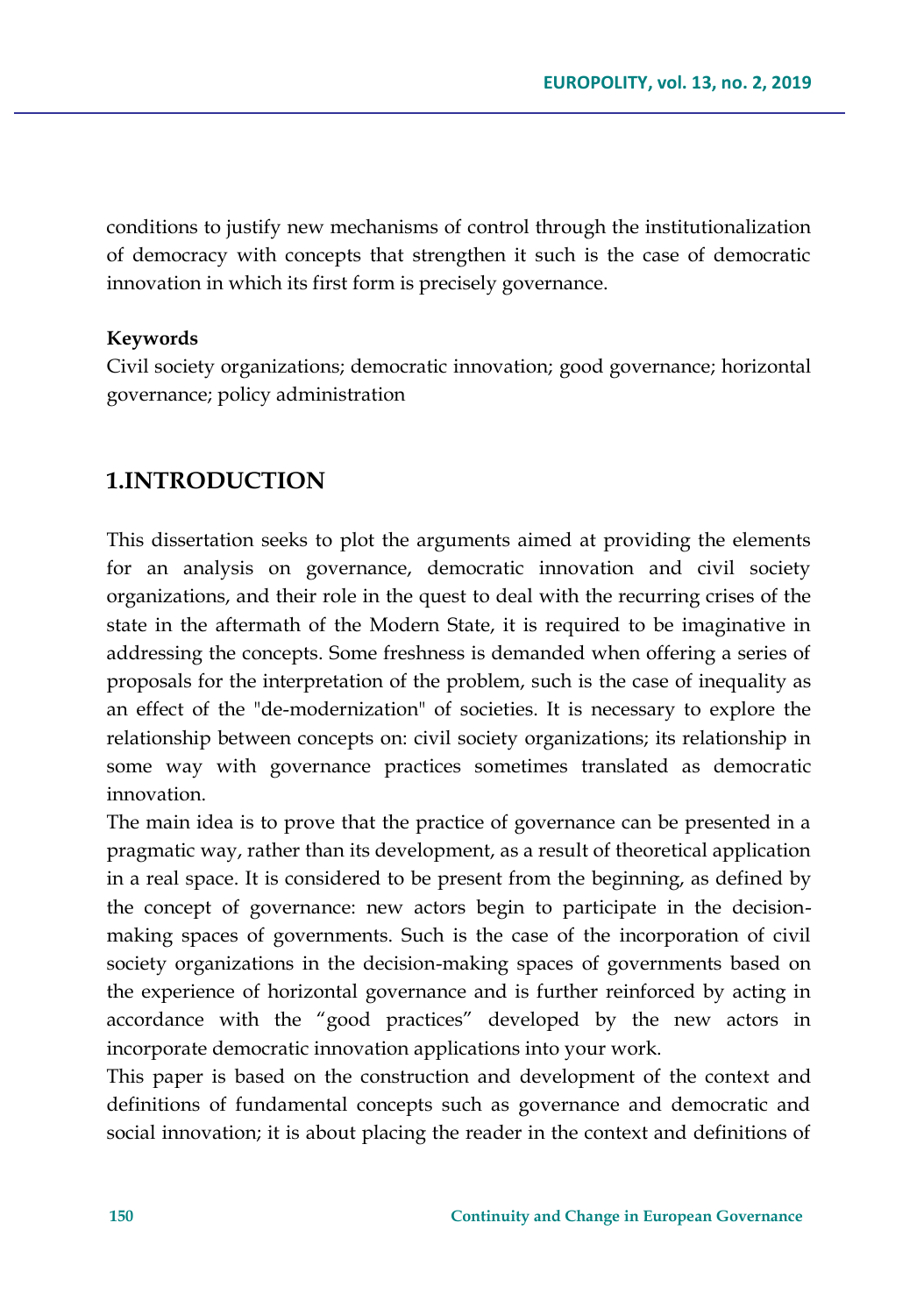these two basic concepts. As can be seen further in the first years of the last third of the last century, there was constant concern about the governance and efficiency of States, in close relation between the size achieved by their institutions  $-\text{contradictorily} -$  and the growing demand for attention of social demands. At the same time, greater human and economic resources from the State were required.

The neologism "governance" has been used since 1980s and an exponential increase in it use can be seen up to be present in a good number of government reports. According to Krahmann (2003, 332) who gives us a continuum in relation to the dimensions of the concept. As a result it can reach a range functional where the practice is assumed in "a single issue" as in the case of "horizontal governance".

The next thing to address is the construction of social democratic innovation from the good governance model - for its part, the Civil Society Organization (CSO) in terms of governance is understood as non-governmental organizations (NGOs). It implies being incorporated into the dynamics of the administration of political task in an apparent horizontality of its actors, where they operate their mechanisms equally by government, business and civil society. This participation scheme seeks to be justified from liberal democracy by creating mechanisms to institutionalize it and qualifies this new relationship and incorporates it into the concept of "democratic innovation" which is supported by the technological development of the "digital government", and the incorporation of entrepreneurship under the figure —at times— of "regulatory bodies" in an attempt to give the idea of societies increasingly consolidated in democratic practices through innovation. In this scheme any demand made from the public space quickly loses legitimacy. The new reality of an increasingly "desocialized" State, far from reducing the margins of inequality in any of its forms, is deepened, by making it invisible, based on a new contextualized relationship based on the interests of the economy of market.

The narrative begins with a theoretical contextualization of civil society organizations, approached from different theories, explaining their role and function within the modern state. Methodologically it allows to understand its dynamics within the governance space. A review of governance is made, its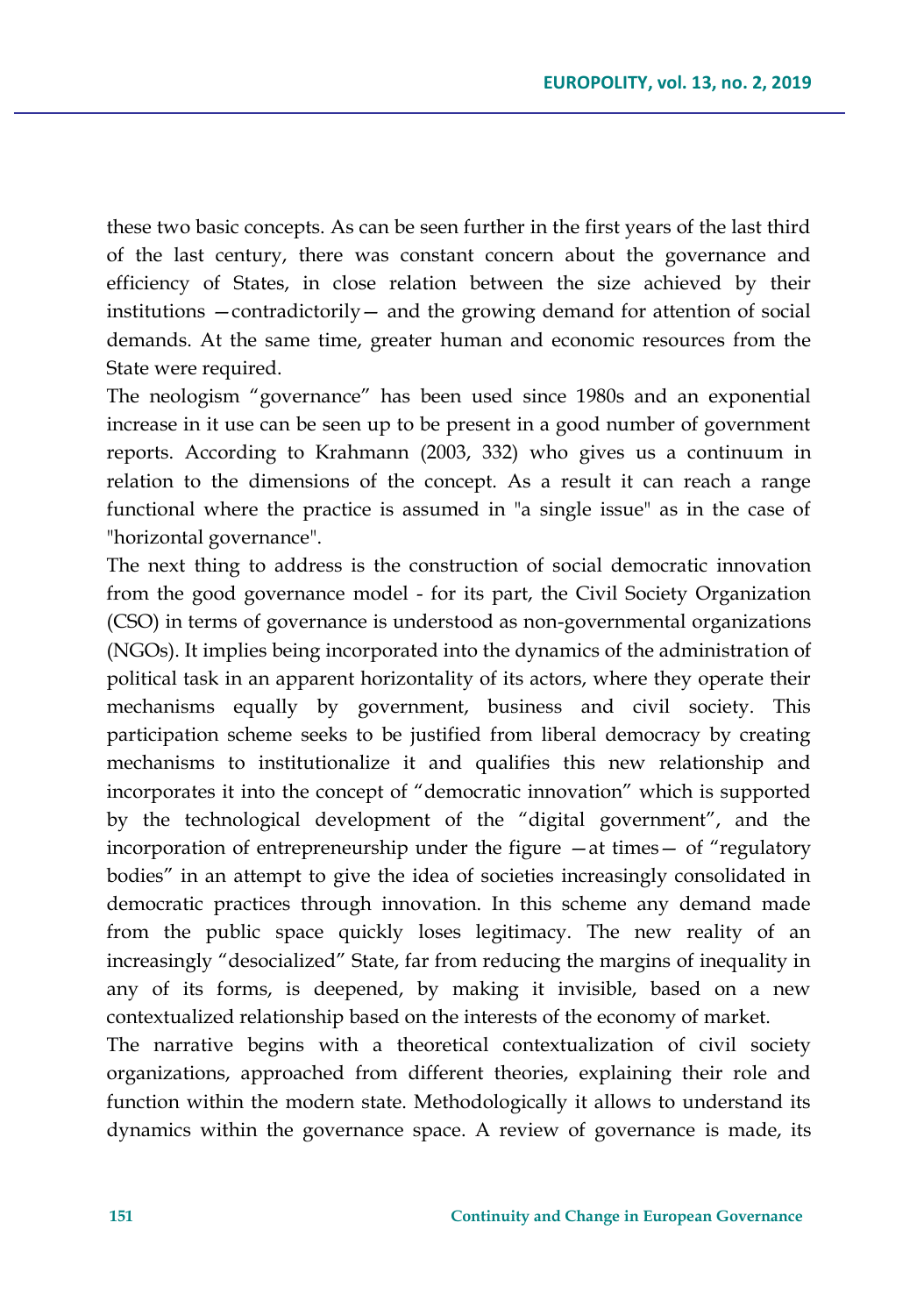historical evolution and justifications in the midst of globalization, and the demand of market economies are explained. Its existence and need to take control of the policy is reviewed by pushing it into a new representation by incorporating concepts such as horizontal governance and good governance, used to legitimize this new way of administering political work. This process is legitimized by creating the conditions to justify new mechanisms of control through the institutionalization of democracy with concepts that strengthen it, such is the case of democratic innovation in which its first form is precisely governance.

### **2. REFLECTIONS ON THE MODERN STATE CRISIS: GLOBALIZATION AND MARKET ECONOMY**

Despite the progress made in various fields of science, a good part of contemporary societies are overwhelmed by discouragement, and it can be noticed in the mass migration, structural violence -expressed in different waysand the negative impact on ecology in different levels. Although it sounds contradictory, diseases and epidemics that would have devastated entire populations in other time are defeated today. Information societies have been accessed, where technological advances continue to amaze their impact on our daily lives. Engineering, meanwhile, has brought new satisfiers to our lives. More and more communities live in democratic societies.

Discouragement then seems unjustified, it is not possible to understand the reason why, despite the progress made, there is no progress in reducing inequality and poverty, eliminating corruption and organized crime. The state crisis and the ungovernability of their societies unfortunately continues to be a reality with no apparent solution. Progress in democracy has not been enough, it could be said that we are facing a "progress crisis" (Friedmann 1977). It seems that the notion of "being what is done" has been lost now deprives a notion that is reaffirmed day by day, more and more we assume behaviours created by organisms that not even most of the time we know exist. There are those who increasingly are driven by the wave of information processes and goods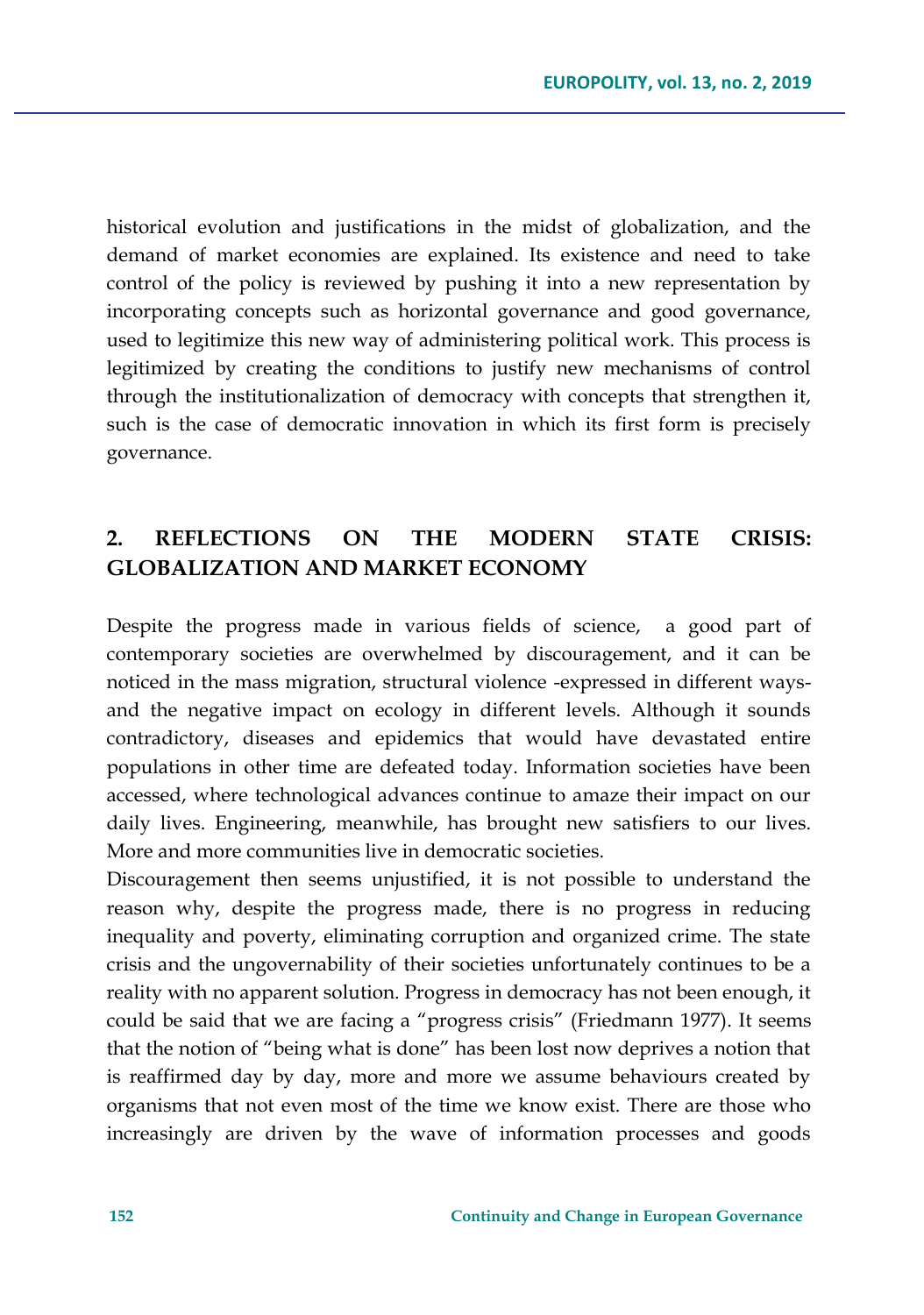demanded by the crowds. However, some others are given the task of rebuilding a community that protects their identity. However, the vast majority are faced with the dilemma of pretending to belong to one or the other of the scenarios that opens before them.

It is often accepted without regard that modern society permanently favoured the correlation between institutions and individuals, as is considered as the unique and universal value of a rationalist conception integrated by the worldsociety-individual triad, a relationship that was questioned and it was claimed of being the generator of the imperfections of the modern state system that has to be corrected. Towards the final third of the last century, the driven idea of popular sovereignty began to be questioned, initiating a new project whose main objective was to break up the notion of a community of free and rational citizens built from the spoils of the old regimes based on tradition or divine law began then, the implementation of the modern state model.

Modernity, since its inception raises the dissociation between the accumulation of natural laws and the cosmos of being, in its environment originated the rupture of the world of religion, which at the same time was rationalist. The meaning was then translated into the rupture of the religious model, giving way to a world of the rational and the modern state, in that context the incomprehensible denial of the autonomy of the decision is affirmed that ultimately that of morality itself. It gave way to the idea of natural law, with it to the claims of rights, already present in American and French societies of the late eighteenth century. In them the affirmation is based that the social order not only synthesized the general will, but at the same time it was a principle that did not necessarily reflect at that time, nor now the social reality: equality.

Modernity can then only develop if a principle of order and integration is added to bourgeois individualism (Touraine 1997, 33). In the idea of society during early modernity, the existence of a rule of law was foreshadowed as a central axis. The new state was formed by entities that functioned on the basis of "first time" universalist principles and deep roots based on the individual's individual.

The subject conceives himself capable of reasoning and therefore aware of the existence of rights in his favour, but also of obligations and duties. Within the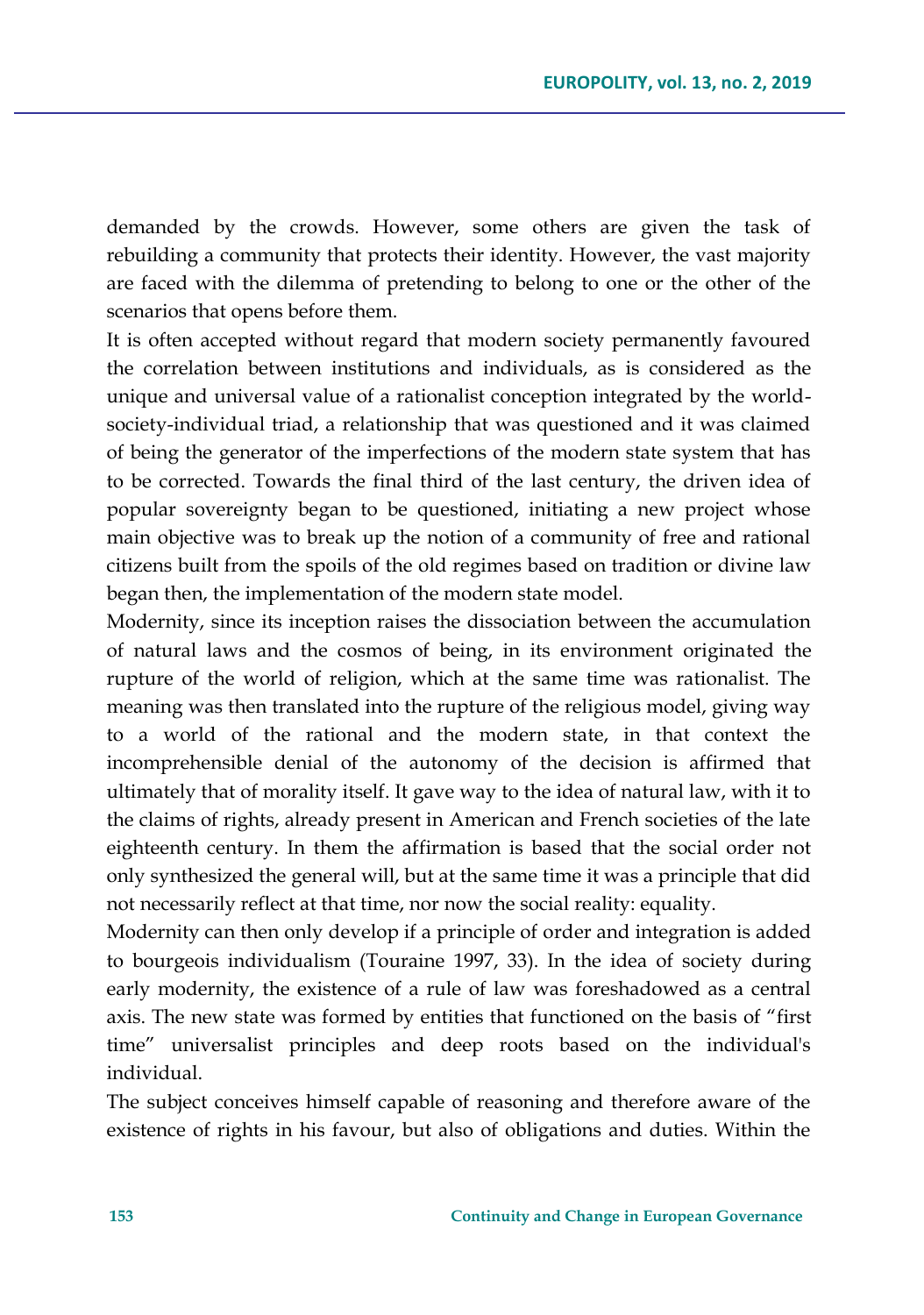new system, each individual submits to laws that respect the legitimacy and independence of their private life. This ensures the consistency of society within the secular modern world, this gives way to the general interest that ends up becoming the supreme norm. Thus, education and law in parallel ensure the existence of individual and social spaces, giving rise to the game of mirrors that is sought between the individual and society.

Modernity in its classical model was formed from the coincidence of three social factors: rationalization, moral individualism and the functionalism of new institutions (Touraine 1997, 35). This last element is considered fundamental for the system. For its part, the preponderance of the market in the new economic system was largely driven by the replication of a growing private life in society. This condition is only overcome from the construction of the modern idea of society, idea that goes beyond the mere social or political groups of nation or city. Historically it transcends outward, sometimes in the form of hegemony.

As a result of this relationship, it is affirmed that the individual reaches his truly human being at the moment in which he participates in public actions and decides to participate actively in the decisions that affect society as a whole. The human ideal referred to then is the citizen. With its construction, the impulse that from that moment on civil society acquires, as a political entity with transformative capacity within the established institutionality, is given rise.

In the same context, social and political institutions are identified as precursors of the dissociative abolition between public and private. Since the time of the Enlightenment, the mercantile economy has been identified as responsible for the social behaviours that distance the person from his moral sense, charity for the other and respect for what we would define today as human rights. Since the 19th century, the idea of progress has been overwhelmed to this day by the cult of metal, the building of ideas around nationalism, the acute emergence of the class struggle accentuated by rising urban precariousness, as well as of working poverty (Touraine 1997). In the same way, workers and capitalists saw in the "progress" the same movement from which they justified demands while identifying themselves as adversaries of each other and mutually taking responsibility for blocking progress.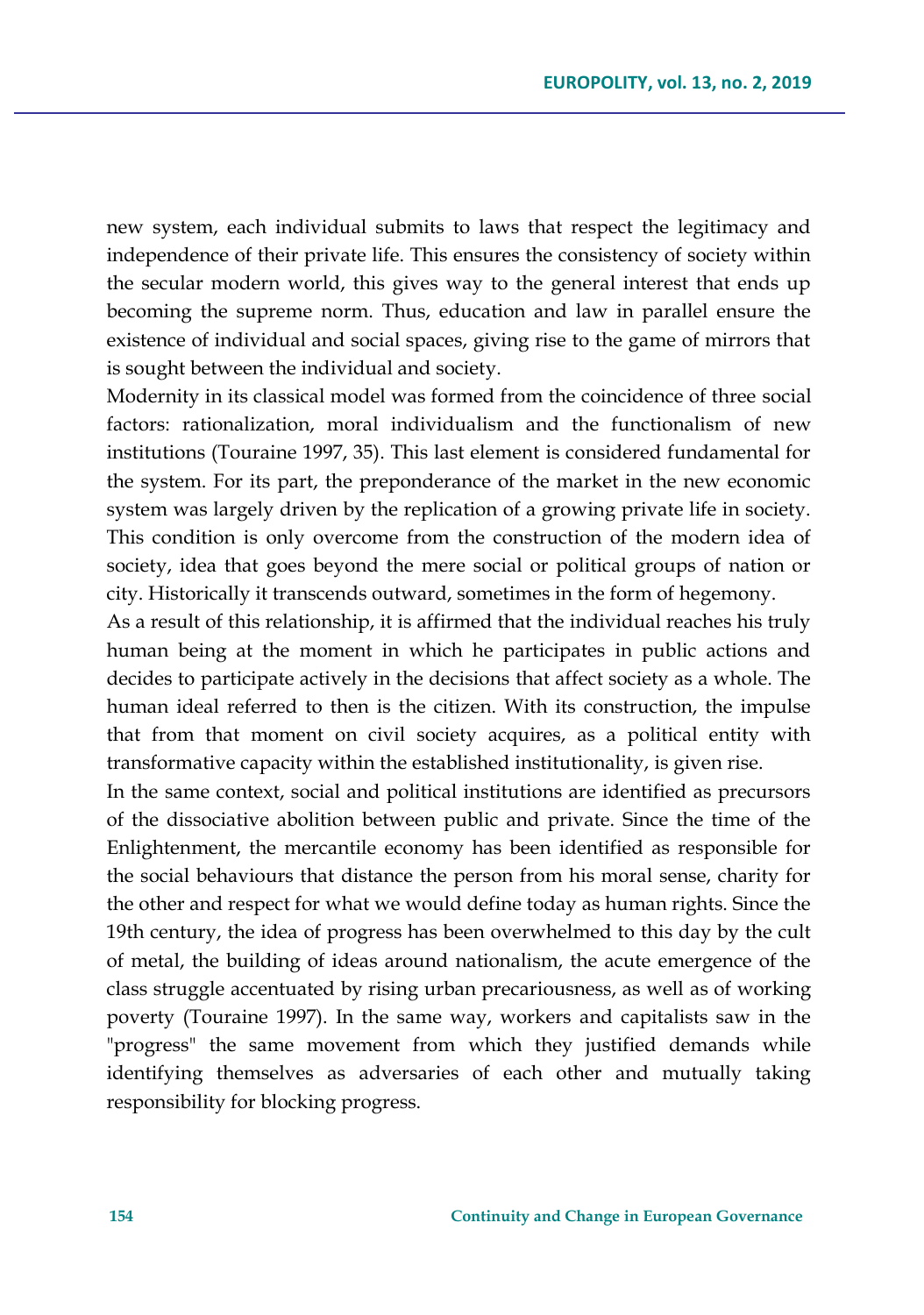The classical model of the modern state began to present certain fissures that provoked its questioning since the mid-nineteenth century, at that time, characterized by constant confrontations in industrial societies. What translates into a decline in the model itself, can be explained from the demand for increasing autonomy by the economic forces in clear breaking of the rules and priorities of the states. The reconfiguration of the modern western world left aside the dominance of the prevailing political, to give way to the control of society by the market. It can be said then that from the beginning the spaces of the political are settled by the economic.

According to Simmel (1987), the interest of the business world, as well as the capitalist profit and the money itself, caused the destruction of the notions of the established order in which the modern state was initially built. It would have to be valued then, as far as the idea of society was affected by the preponderance of the economic and the technical, as well as by the exaltation of individualism. In this way, it is possible to understand the efforts that historically some part of the civil society has tried to return to the political order its centrality and the control of the laws both to the economic activities and to the other aspects of the private life of the "society". The struggle to subordinate political power to the interests of society in its form of social actors has meant countless social movements, sometimes with relative successes (Holloway 2002).

However, economic policy has progressively replaced constitutional law as a central principle by modifying institutions to allow the market to dictate its laws without apparently affecting it, because in fact it demands its existence within democratic discourse. At the same time, consider the validity and solidity of the rule of law as capable of maintaining a dual balance of Modernity between industrialization and technological progress at any stage of personal freedoms and public spaces. The approach is only possible if it is faced with new forms of civil society organization, derived from a complex reality developed from profound modifications in the liberal system, currently in the form of governance (Espejel 2013, 21-36).

At present, so far from the first two decades of the twenty-first century XXI, imaginative answers to the problems they pose are necessary: how to understand the world after a twentieth century marked by social and political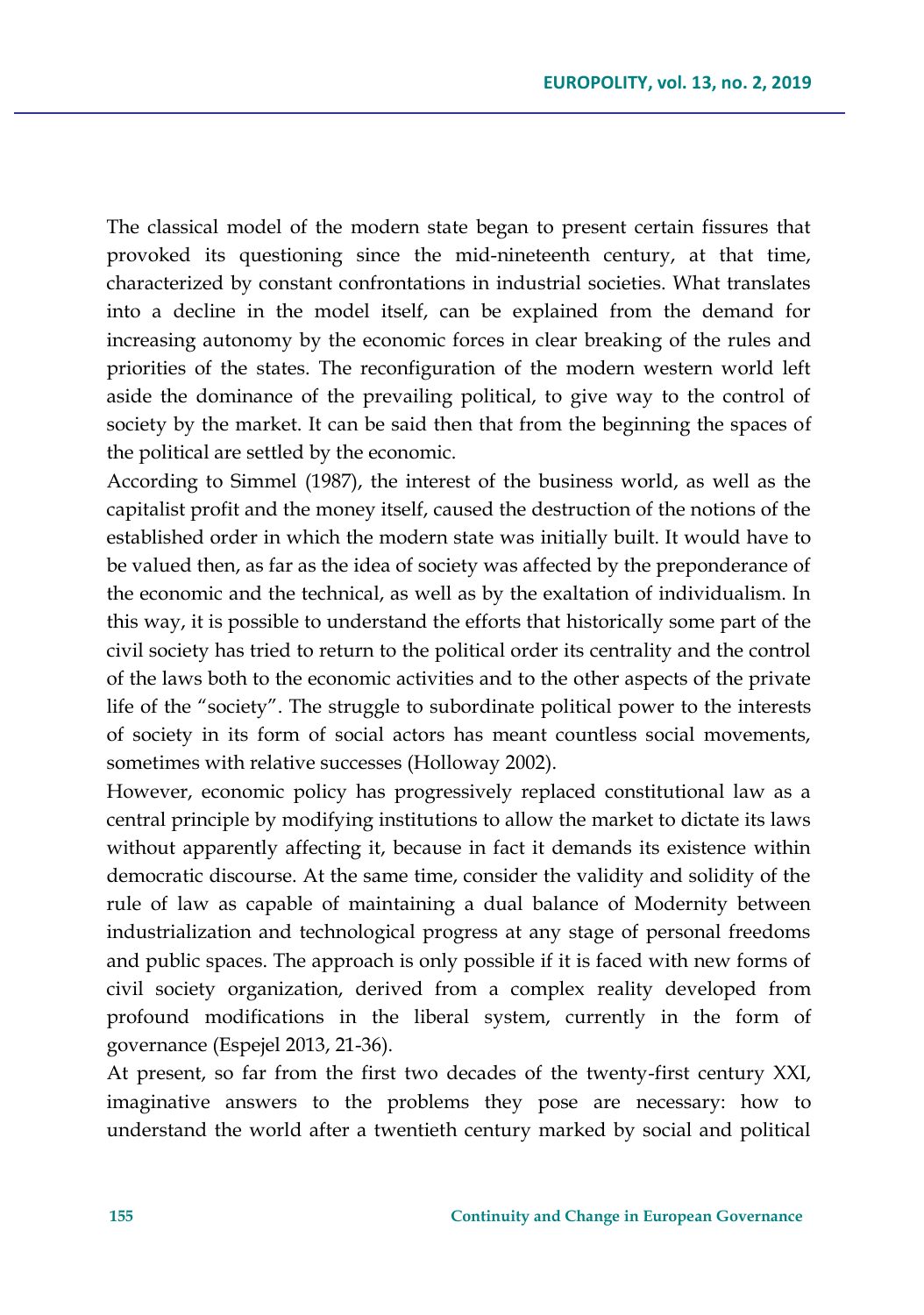opposition against a political order marked yes by democracy, but with a growing social justice debt? On the other hand, some say<sup>1</sup> that the dangers of a racial, nationalist, ethnic or religious identity have disappeared. Giving way to a political order guided by the attachment to the institutions (Fukuyama 2015), without clarifying that the clash in the framework of market interests against world representations framed by expressions of diverse cultural identities has taken place. On one hand, the solvency of the economy along with its institutional frameworks lies in its unity, on the other the segmentation of cultural identities causes the separation of two different conceptions, one based on technological advances and the market, the other that of cultures with their instrumental cognition based on evocation grouped in relation to the "other".

This segmentation or dissociation has been called "de-modernization", meaning that rationalized creation's duality and internal autonomy of the subject by the idea of the national society, at the same time defined from the breaking of the union between freedom proper and solidarity efficiency (Touraine 1977). The notion of postmodernism has long been presented as the useful instrument, to interpret the crisis and the end of the rationalist model implanted from the Enlightenment, to try to understand the crisis that the modern state is going through today. However, we continue to question the idea of not being able to prevent "de-historized" cultures from enclosing themselves in turn becoming cultural sects. That goes against the rationalized idea of a world based on the reproduction of democratic societies.

On the other hand, everything seems to indicate that societies in the midst of the crisis of the modern state are directed to seek only their capacity for action within the market, to understand the social behaviour of consumers in globalization. Hence, postmodern thinkers seek to confront those limits in order

 $\overline{a}$ 

<sup>&</sup>lt;sup>1</sup> For authors such as Fukuyama, Occidental prevails everywhere: market economy, parliamentary democracy and cultural tolerance are part of that world. Its interdependence, as the only possible social model, is the reference, after the communist model has collapsed. On the other hand, Huntington, on the contrary, postulates the existence of a world dominated by cultural or religious wars, fundamentalists facing nations or social classes.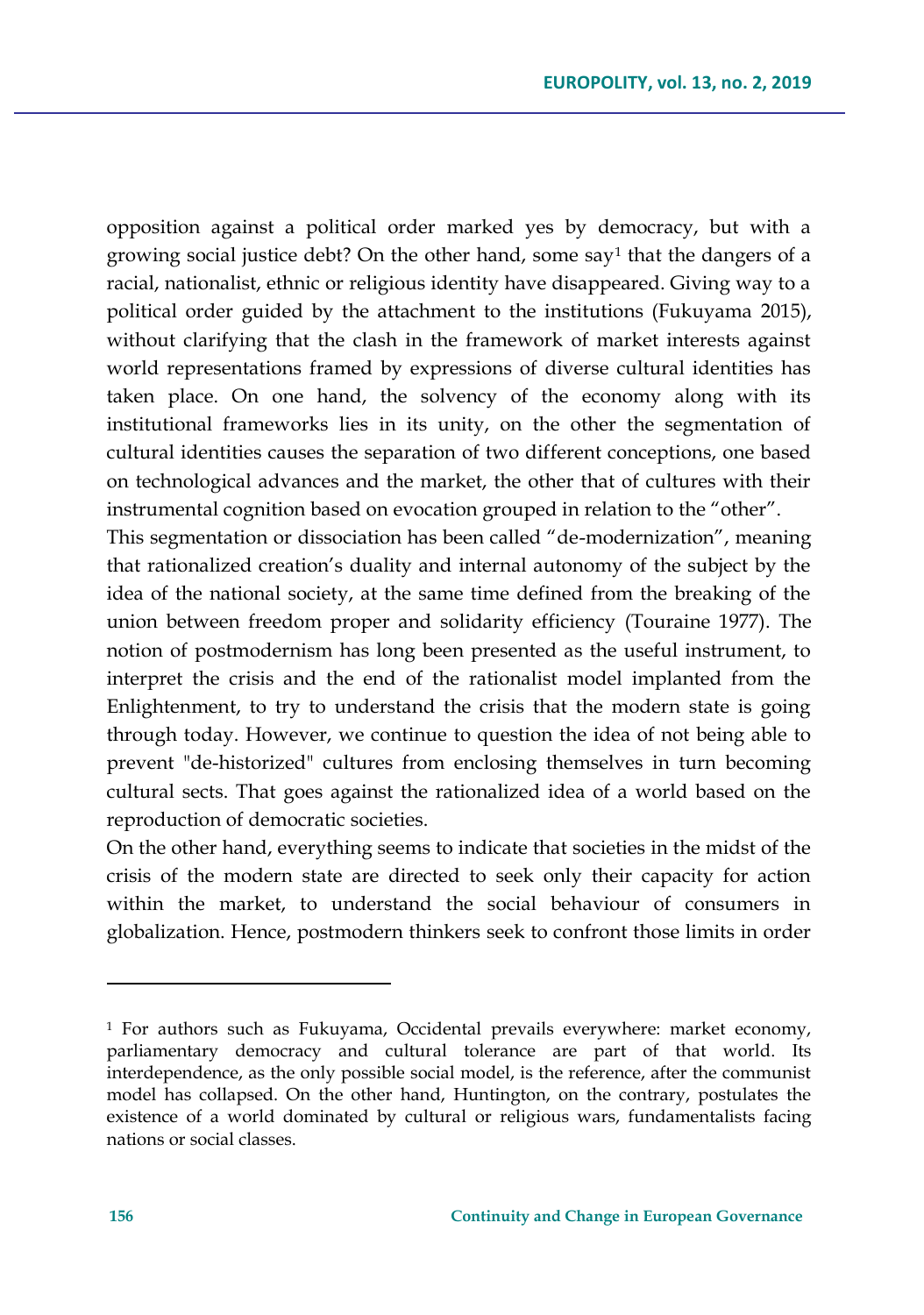to address problems with a broad view. That is, those who propose the study of an organized civil society and the necessary construction of a new citizenship, ready to face the crisis of classical modernity. With the intention of reducing the disorderly atomization of the interests of the communities, their imaginary and their signs within the framework of societies determined by the market. As a consequence of this "demodernization, the agglutinating elements of societies, dissociate causing the mechanisms of exchange of their cultural experiences to separate, generating what is sought to remedy, that is, the crisis of the State.

It is difficult to believe that a world mediated by trade is subordinated to norms that organize its operation, as much as it is difficult to admit the segmentation of identities and real multiculturalism. But before trying to overcome this dissociation within modernity, it is necessary to recognize the impact caused in the heart of today's societies where citizens are a fundamental part of the changes within the modern state; where the role of citizenship whose main and greatest strength is the definition of itself is claimed. His own self-construction from the affirmation of the existence of citizenship only from the recognition of the right as a citizen to have rights.

It is necessary not to fall into a melancholic vision of "de-modernization." It is necessary to recognize the advantages and risks that imply the fall of social conciliations and the previously affected policies between economic activity and political and cultural experience. As the definition of stability in the processes of social controls progresses, unfortunately the risk of atomization in State structures is also corrected. Hence appears the urgent need to create governance mechanisms in the face of such a crisis of governance of the modern state.

The context of the system in which the international market is developed is necessary to understand the theories that underlie it. From their point of view, the State is seen limited in its economic dimension, putting aside the social dimension of it to limit it to being a homo œconomicus. From this, the eco-space conducive to the development of the entire current social system is constructed, that is, globalization, where the free movement of goods, services and capital is imperative, where it is more than evident that it cannot be allowed to be subject to any form of constraint.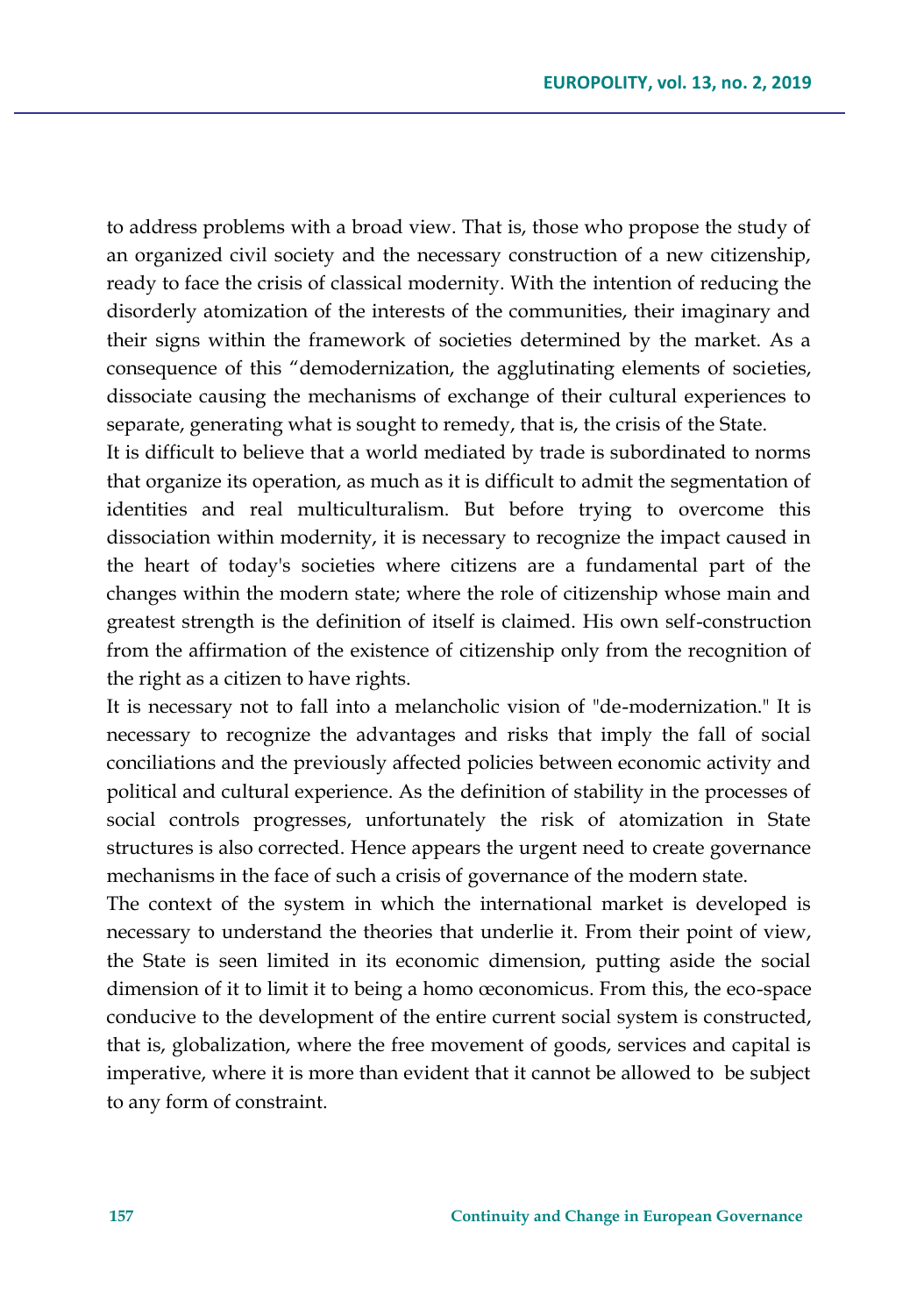In this context, political boundaries should abolish them and concepts of nationality should disappear in favour of world citizenship, this is how it has been read in the literature that legitimate all forms of world governance, or at least that was the intention of the report of the Trilateral Commission on the governance of democracies of 1975 (Requena 2014). It is not surprising that at present the concept of the international has been replaced by the global, it is a very subtle change amid the homogenizing culture that the current market system requires. People become global, uprooted, replacement, disposable individuals (Touraine 1997).

On the political level, as expected, the modern state is designated as the enemy of the current hegemonic system: the market. From the traditional position of society, the role of the market is subject to sovereign conception. Currently, the economy in the form of a market breaks into the first place, giving rise to the modern state being stripped to such an extent that the intention points to its fading in favour of a sovereign market. In politics you cannot forget there is a priority choice over all others and the market is no exception, in it is the "common good" that should prevail over the interests of individuals.

For those who prioritize market interests, social relations must be commercialized to the degree of reification in order to be considered as part of the system. The private is privileged over the public by initiating a contradiction, where every culture, not aligned with the interests of the markets acquires an unequal differentiation, is only of interest if and only if it can be part of that market. Nothing that is not profitable can acquire enough interest to be preserved; this can shed some light on possible explanations to the migratory phenomenon that, without being the subject of this essay, cannot be ignored.

The Modern State once protective of the "common good" is undermined to become a "management state." Since then, it is only called to endorse the basic scenarios for the development of the free market in its new dimension, the international one over the domestic market. The State, then, is not called upon to assign a model, much less, an idea of the "common good", on the contrary, it only deals with setting up systems based on governance. In other words, create the necessary conditions for the implementation of governance, whose model is ultimately based on neoliberalism that takes on the form of a market. The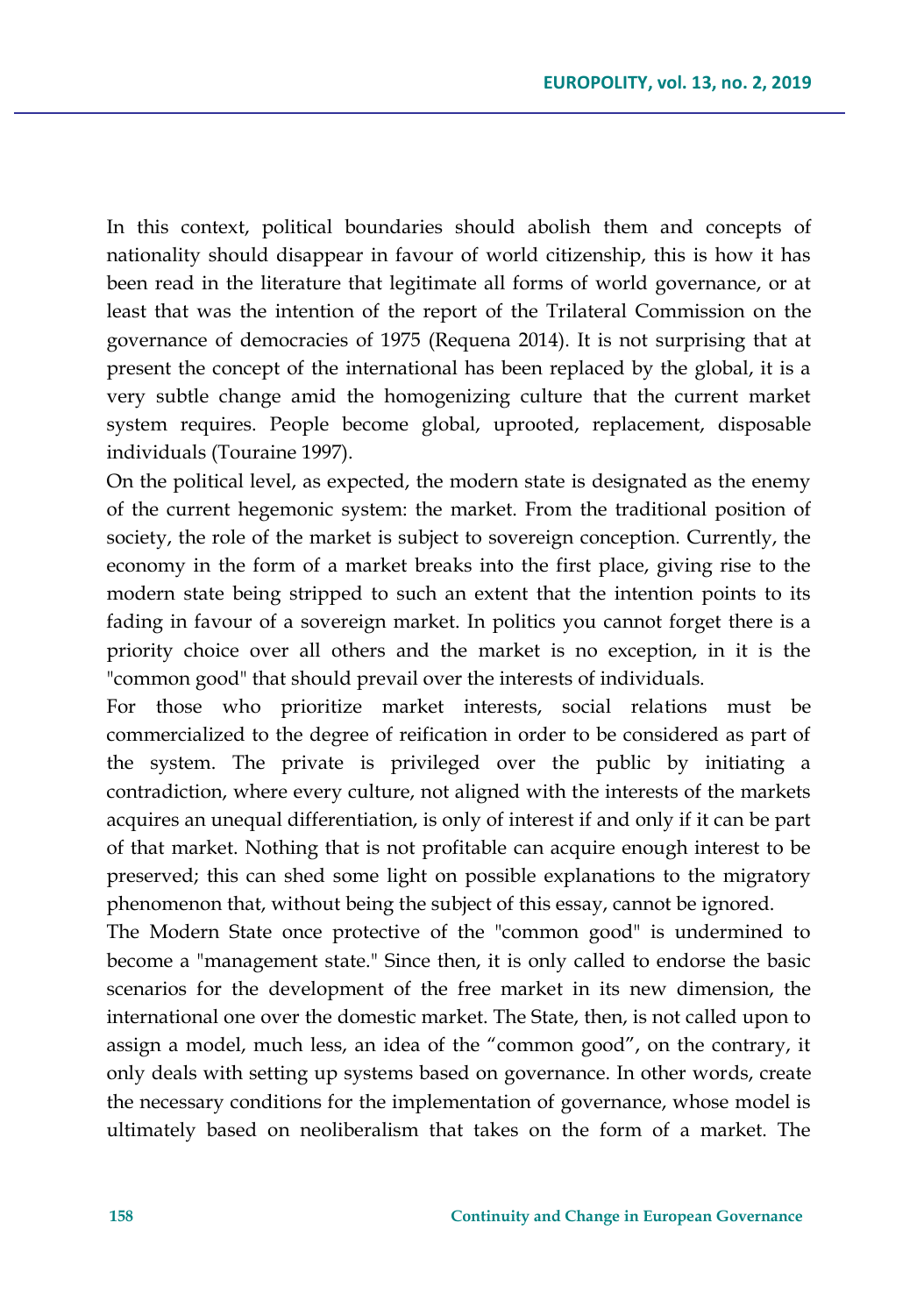objective is clear: to control the political space and embed its operation towards the interests of the system that seeks to reproduce itself.

Politics and the economy cease to serve two different rationalities in this way, they are unified under a single economic hegemony. The modern state then works according to the rules and logic of the market under the formula of governance (Ibañez 2012). The rest of the administration an political power demands operate in the management governance scheme that takes its elements from the "capitalist", "modern" model, directed on the new formulas "models of management " basis, with agreements, proposals, appraisals of results, commissioned by objectives, promotion of autonomy, delegations of power, flexibility of the lines of attribution and their constraints on collaboration and accountability, their emphasis on performance and competitiveness, etc. (Ibañez 2012).

The answers seem to be within the State reform processes that include intense decentralization programs that require multilevel public administration professionals: national, sub-national, regional and urban, to name just a few. While a variety of social groups are managed by themselves, from the decline in state control (most often involuntary). Governments, through their major laws, have sought to determine functions and sources of legitimacy to organize societies in new ways that meet the needs of the market. In spite of the legal and constitutional conceptions, the success of the democratic administration depends as much on the practices of those values, as on the managerial forms that are used to administer public affairs. We are facing the emergence of governance as the new system that seeks to oxygenate, when not to save the modern state in the midst of the generalized crisis in which it finds itself (Zenteno & Osorno 2015).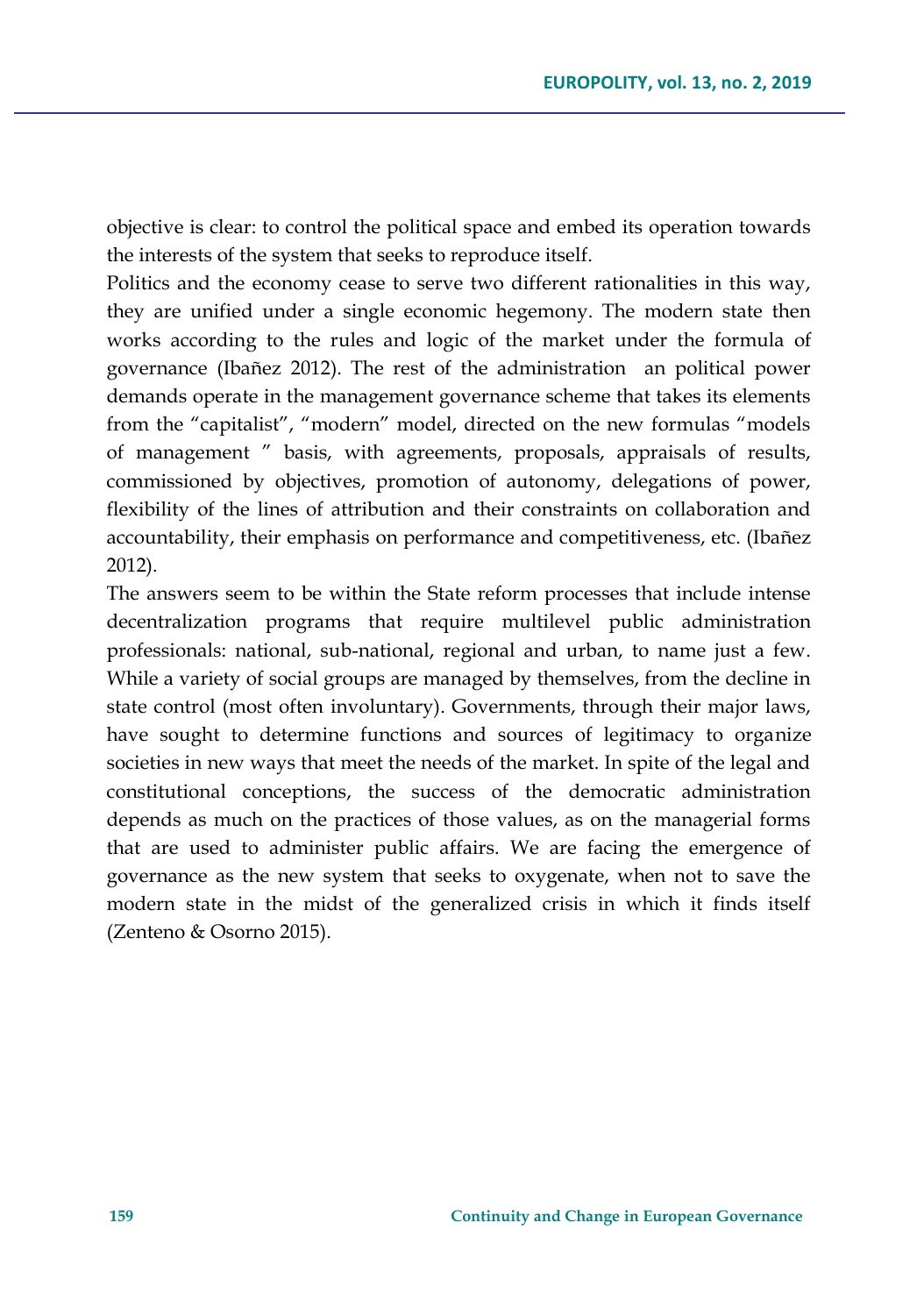## **3. CIVIL SOCIETY ORGANIZATIONS AND DEMOCRATIC / SOCIAL INNOVATION**

For the incorporation of concepts such as innovation, it is necessary to reiterate the importance of governance, to understand the current state of affairs regarding issues such as inequality. In addressing the role of social and democratic innovation, the responsibility of the State is usually left aside, justified by the application of sectoral policies of a social nature. It reduces public policies in this way to an application of mere effects and products of the mandates "agreed upon" by governments.

As is often the case with any concept under construction, academic consensus is not yet achieved, the advantage is the flexible phase in which it is located, which allows democratic innovation to be considered as the result of a cultural environment of real and concrete communities, the following leads to the process of identifying variables and social action processes to boost operations that produce innovation within a specific cultural context (Hernández-Ascanio et al 2016, 169).

A large number of authors point out that every innovative process seeks to cover a need that has not been met or is poorly met, hence innovation seeks to address it through new and creative ways (Mulgan 2006, 145-162). As an object of study, innovation moves transversely when studied by different disciplines such as politics, sociology, economics and philosophy, without letting the organizational field and the market pass. Among the basic references is its close relationship with governance, hence its location in the economic perspective of the Organization for Economic Cooperation and Development, who states about innovation in the Oslo Manual (OECD 2008), is not an aim in itself, rather in a medium that allows the growth of production and productivity. It is clear that for the OECD it is understood in relation to the increase in the competitiveness of companies, the reduction of their production costs and their presence in the markets, arising in the midst of the globalizing process of neoliberal policies that took advantage of public policies implemented to lose weight the State. Even when said thinning directly affected the population used to test these policies.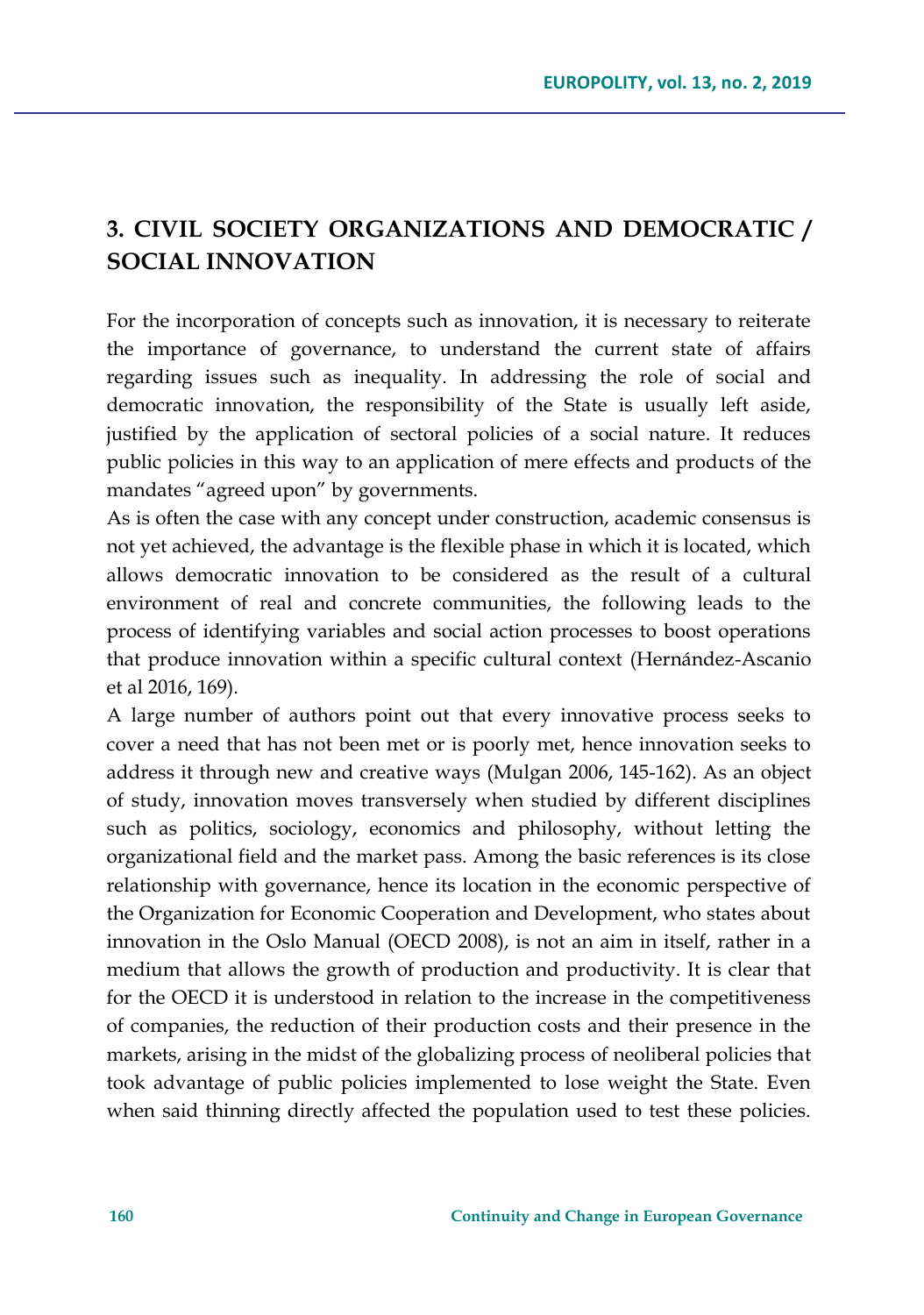On the other hand, it seeks to base democratic innovation from a spectrum far from economic and technocratic theories, which simply do not consider aspects such as social cohesion (Moulaert et al. 2010).

The emergence of the economic and financial crisis in 2008 meant restrictions on public spending that resulted in the precariousness of the welfare state. This situation has allowed the reflection giving rise to spaces of social action where neither the market nor the State have managed to cover adequately. The historical moment to which reference was made gave rise to the internal discussion of the implementation of actions of the participation of organized civil society. It is necessary to reconsider the need to incorporate governance mechanisms designed from the perspective of an innovation, aimed at meeting the democratic and social needs of the communities.

Conceptually, democratic innovation is conceived as the actions and practices that put democratic values in favour of well-being, quality of life, or the proper functioning of the public or private services received. That is, ultimately, innovation is everything that creates democratic and social value through its practices. It seeks to solve a social or democratic problem in its efficiency, the sustainability of society as a whole and not only in favour of individuals.

This leads us to ask the following question about democratic innovation: what role does democracy play in social changes? Through the difference and decrease in the space occupied by politics, various subsystems established in a relatively autonomous, explorable and relevant manner can be explored within the decision-making structures of the State. This implies the preexistence of political conditions within the market's own sphere of competence against the problems that society is facing in its different areas after the application of adjustment policies, which led to what Touraine points out as the "demodernization" of the State (Touraine 1997, 54-56).

Democratic innovation is a developing status, increasingly important in some regions of the world, mainly Europe and Latin America. This type of innovation involves placing people at the centre of the action, to be the engine of the model by positioning themselves as subjects of innovation. By submitting to governance actions as a political and management procedure, in decisionmaking, by promoting citizen empowerment through market regulation, it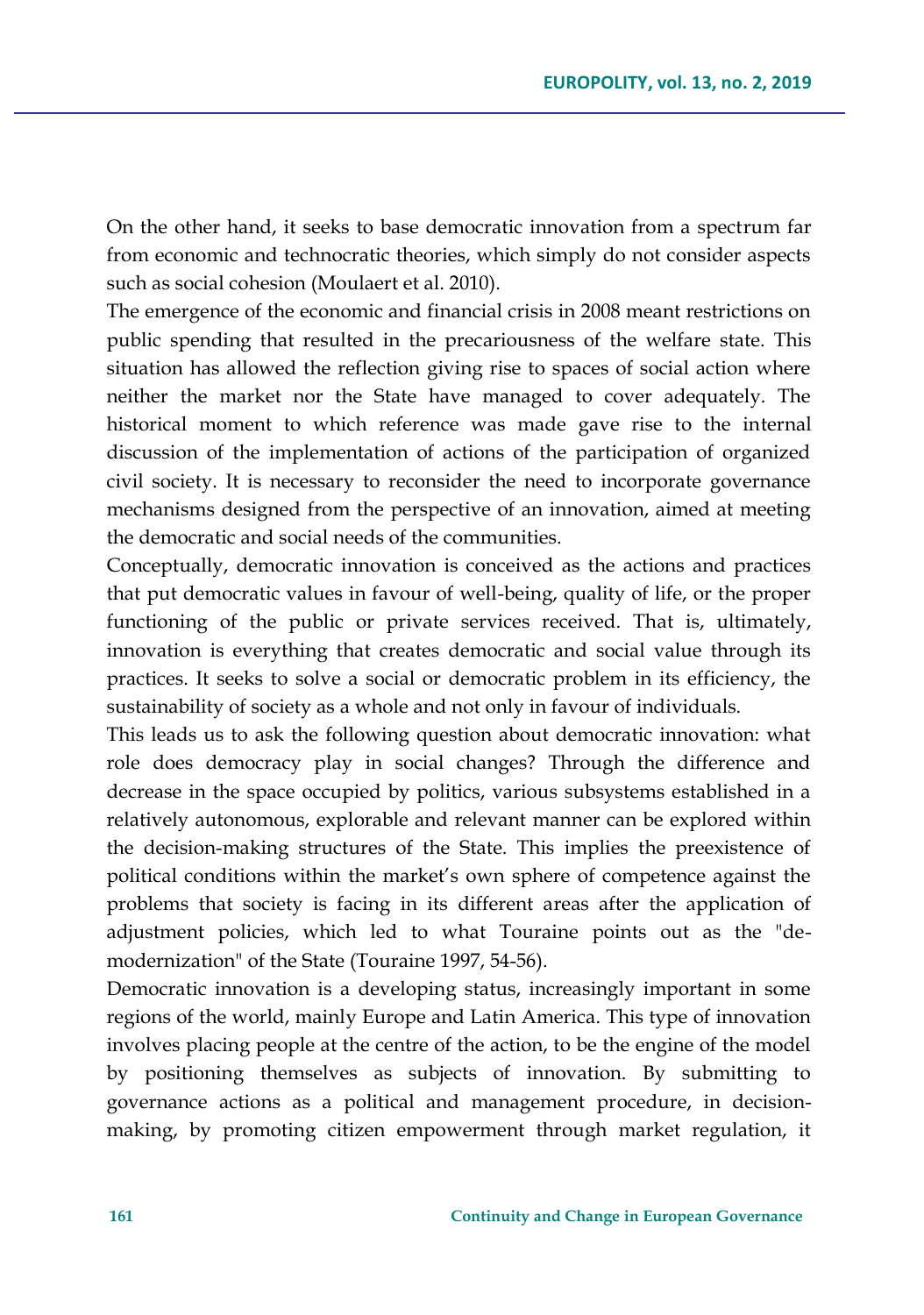means being able to drive the government's responses to social welfare. According to Brunner (2011), democracy has historically been the political epicentre where there have been a series of changes and social innovations. Today, the above is evident by assuming more and more, the form of political organization that will ensure the change "of" and "from" societies. It is worth asking about what is the role of governance in this process of "administering politics" to reconcile the genuine interest of societies to participate in decisionmaking from the political sphere and not merely as an administrative process?

Innovation, how a process of a political nature, generally associated with democracy is used to balance relations between political and private institutions by influencing their decisions. If the approach raised by Echeverría (2008, 37) is considered as the main axis, "[…] modernity is an unfinished project because its changes and its novelties always have the need to consolidate initially in the tradition", it should be clarified that the concept of Social innovation, like that of governance, as mentioned before, is under construction, for which reason it has varied according to different historical contexts.

On the other hand, as Abreu (2011, 25) points out, "innovation […] as a complex and multidimensional phenomenon has quickly become a political-social discourse", it is important to point out that innovation practices related to qualities of collaborative economy, corporate social responsibility or social enterprises does not necessarily respond to social problems. The interest is closer to what is indicated as "innovation practices" related to social and environmental problems, typical of societies in the midst of systematic vulnerability, which requires developing imaginative practices aimed at solving them (Morales 2008, 23- 24).

Modification in the process in decision making is not enough. If you want to talk about effective democratic innovation, they should also be observed in the form of applicable public policies. It does not mean that they are not done, however, it goes without saying that in practice the market criteria prevail, for example, we have programs to combat poverty or the creation of infrastructure, where they are served according to the concentration of demand in a context of marking. However, it is to be recognized that the processes have improved somewhat. Currently, we can see cases where people or entities related to the development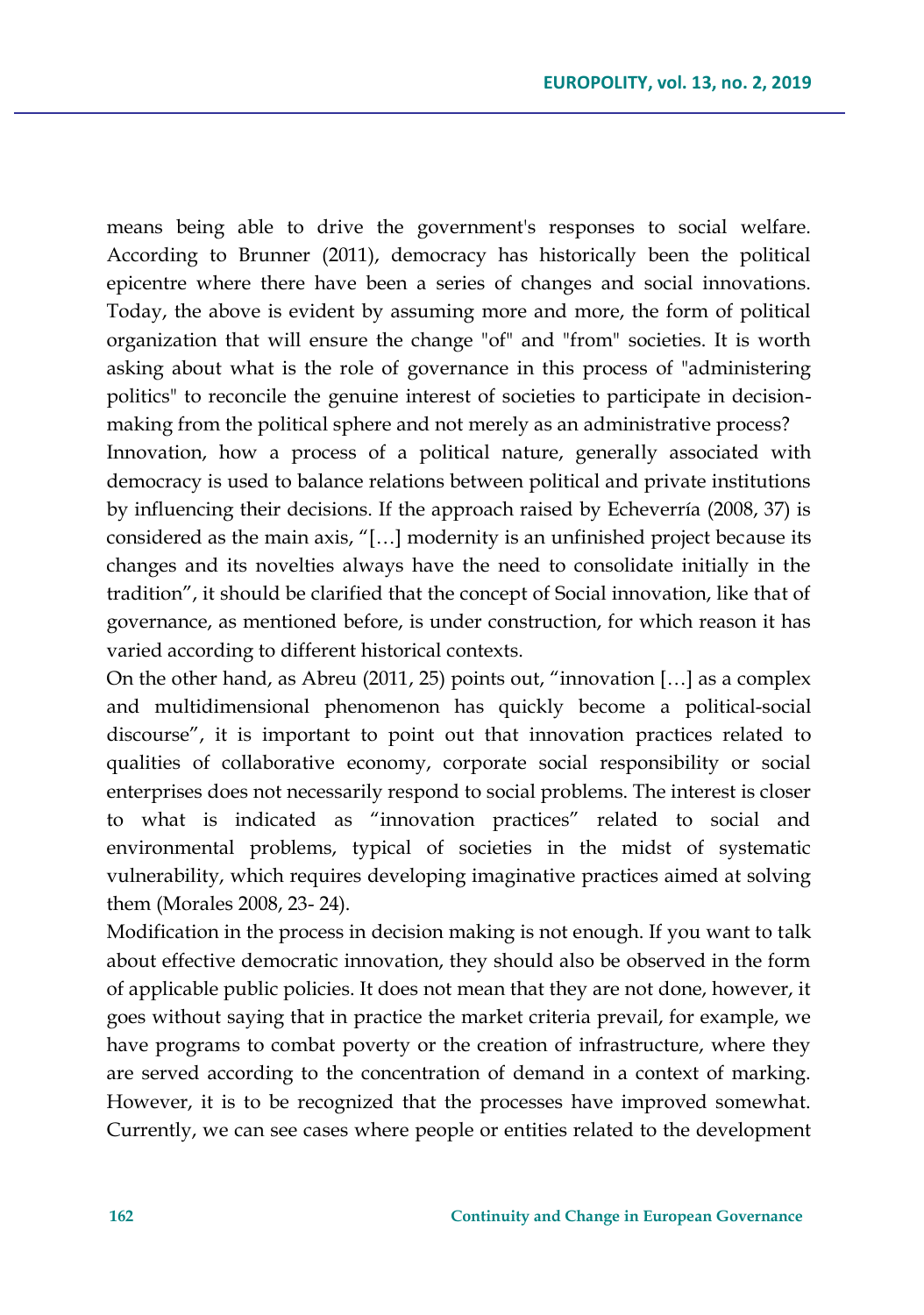of programs derived from public policies have been incorporated. In them, CSOs acquire relevance, such is the case of the participatory budget (Bloj, 2009), in which a greater responsibility for it is sought. In this sense, efforts should focus on building trust towards institutions as an exercise from governance. In parallel, traditional power centres should ensure their consolidation to remedy their stumbling blocks (Goldfrank 2006, 20-22) and readjust participation mechanisms, by ensuring their real consolidation and not just nominal.

On the other hand, the implementation of governance mechanisms requires that citizens and commissioned government bodies be responsible for the results achieved. The duo is considered appropriate: control-evaluation should be part of the "good practices" of governance. With the intention not only of a new way of exercising power, by sharing it, but of making the operations of governments efficient, - in that lies its importance - by consolidating greater quotas of legitimacy within the institutions involved. This would represent the timely deactivation of probable social contingencies.

However, when incorporating the previous concepts, that of democratic innovation, it is necessary to note in the approach addressed the need to make clear the strategic importance of governance, being the vehicle that justifies the current state of affairs regarding Inequality State responsibility is neglected through social sector policies, reducing to mere effects and products of mandates "agreed" by governments. Faced with the inevitable globalization and government systems subordinated to the international market through the implementation of policies designed by international financial organizations.

Innovation, as a process of a political nature, generally when associated with democracy is used to balance relations between political and private institutions by influencing their decisions, in a social scheme based on knowledge. If it is considered as main axis the raised thing by Echeverría (2005, 34-36) "that the modernity is an unfinished project because its changes and its novelties always have the need to consolidate initially in the tradition".

On the other hand, at the beginning of the last third of the last century, a constant concern was the states in crisis, it was attributed to the size reached by their institutions - contradictorily - and the fear of the apparent progressive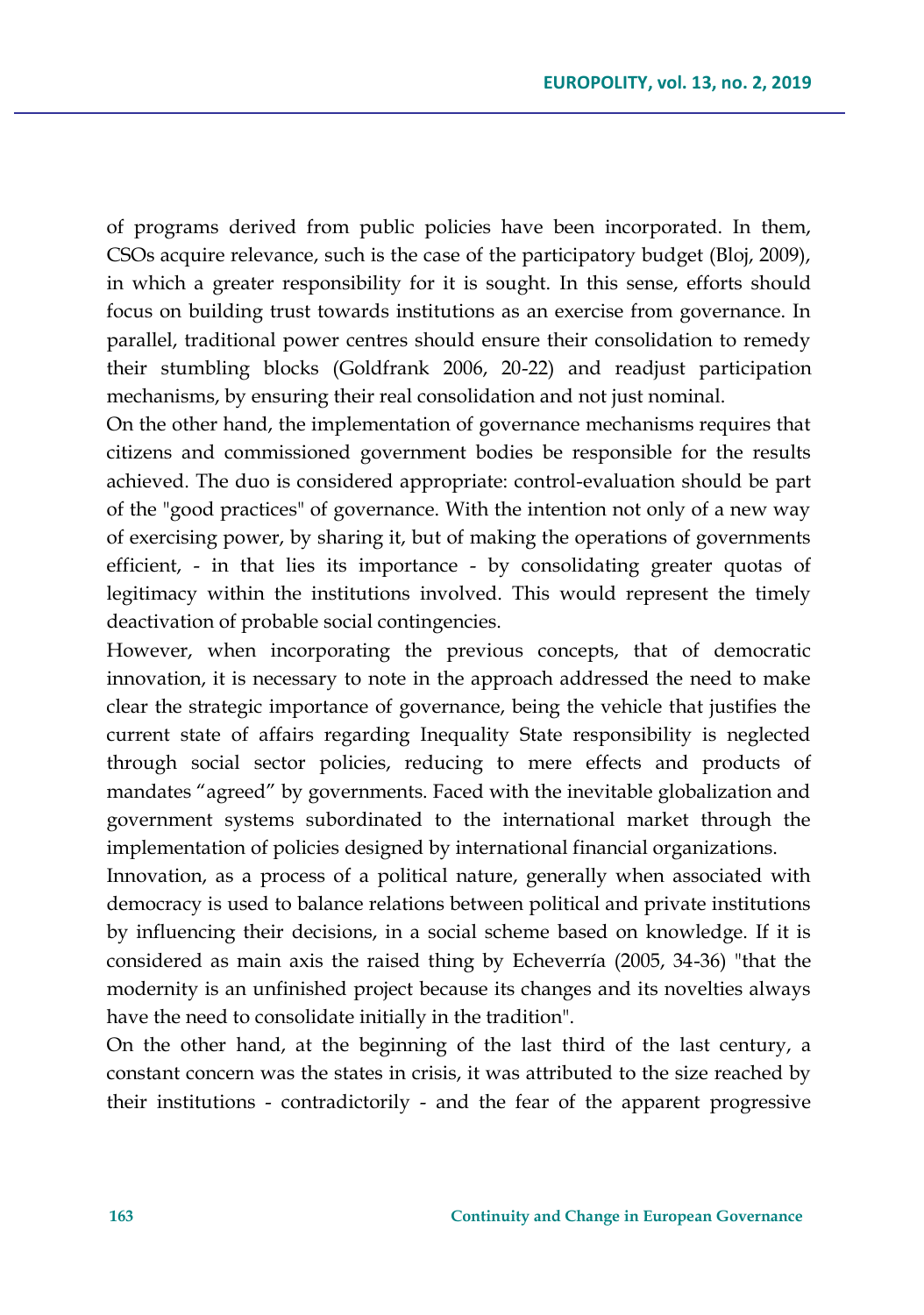growth of social demands. At the same time, greater human and economic resources from the State were required.

To better understand and deal with this situation, the Trilateral Commission was created. Its fundamental objective was to evaluate the effects of the "worrying relationship" between the State and democracy (Requena, 2014, 37- 38). He served as a reference document and analysis, while still being the object of direct criticism of the role that the State and democracy then played in the geographical regions of interest to the Commission. It would be only a decade later when their recommendations were implemented directly in economies such as the United States and the British, and then implemented in the rest of Latin America and other developing regions, but not before experiencing directly in their laboratory real, as happened with the Chilean case, after the 1973 Coup.

The report addresses as an object of study the difficulty of governance in the different western states, as a result of the increasingly widespread distrust in the institutions of democratic regimes. The apparent ineffectiveness of their governments was evidenced by not responding to social demands. The same report shows that democratic states had low quality regulations. The institutions of their governments were ineffective in showing a situation of imbalance due to the exponential amount of unsatisfied social demands. The really surprising thing is to discover among its explanations of the phenomenon, an overload of demands, the result of the "excess of democracy" and the imbalance conditioned on ungovernability (Requena 2014, 45).

Governability does not have a direct link to governance according to the report, since the theoretical arguments about it had not yet been developed - currently under construction. It is undeniable as its recommendations were implemented through economic adjustment and political participation of its new actors. It required the implementation of a type of management that will legitimize it, hence the need to create a model, called: governance. At that time its prefiguration can be assumed as a democratic innovation, which also assumes the characteristic that distinguishes it, that is, the "administration" of politics.

Towards the end of the 20th century, a group of economists and politicians sheltered by international organizations, set out to devise the creation of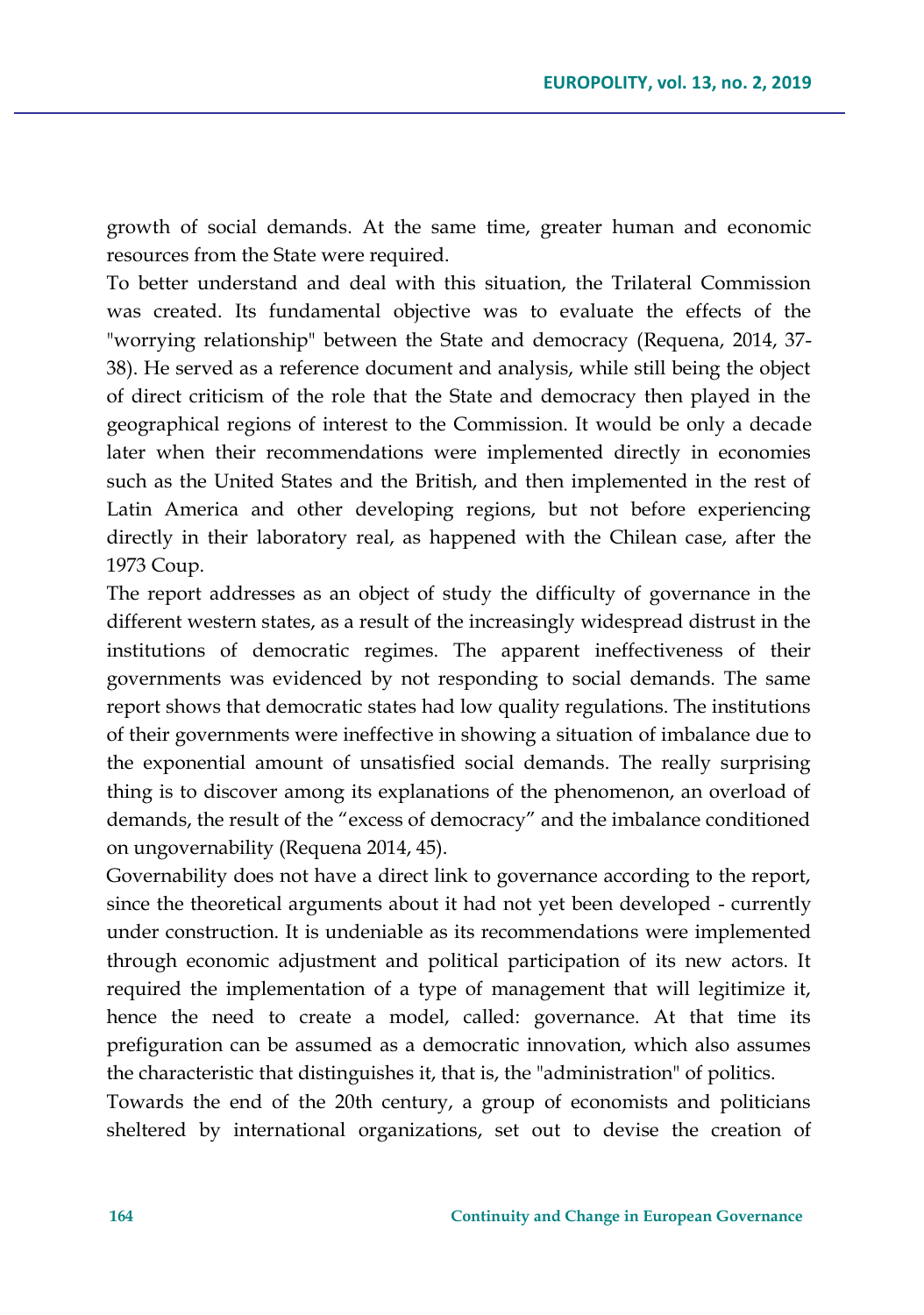innovation systems based on the governance model. The result proposed an apparent democratization of the system by pointing out the need to design the horizontal governance scheme. This scheme has among its characteristics is the "inclusion" of a new actor in decision making and proposes a horizontal relationship between: government-companies-civil society organizations (Aguilar 2016, 90).

Therefore, it is assumed that the State loses its monopoly in the domain of economic norms and regulations, internal, national and sub-national policies, or if preferred, the existence of a very thin line between internal and external is recognized. As a consequence, it is coexisted in a context full of actors, justifying it from the mandatory authorization by the International Financial Organizations (Rosenau 2006, 15).

The following has been to see how systematically countries have been pressured by international organizations to implement sectorial public policies in accordance with the requirements of financial organizations such is the case of the International Monetary Fund, the World Bank, the Organization for Cooperation and economic development. The policies followed coincidentally addressed the industrial reconversion required by the change in the international context whose backdrop was globalization. These instruments were the expression of different internal documents, such as the Oslo Manual and Frascati (Rosenau 2006, 21) whose purpose was to standardize the concept and promote the increase of research and development, among other aspects of Societies in crisis.

The IMF, did not generate a concept on innovation as such, but did focus its efforts on guiding and executing its public policy technical assistance to national governments. It did so, through the impulse of an economic policy focused on the financial market and its other instruments such as fiscal, monetary and sectoral policy. The strategy that followed showed dyes that could easily be part of what is now known as democratic innovation by proposing the application of governance that would meet the demands of adapting the political context of the crises generated after the thinning of the State. The implementation of the "recipes" of international financial organizations as democratic innovation was assumed unjustifiably. From their perspective, they were designed to meet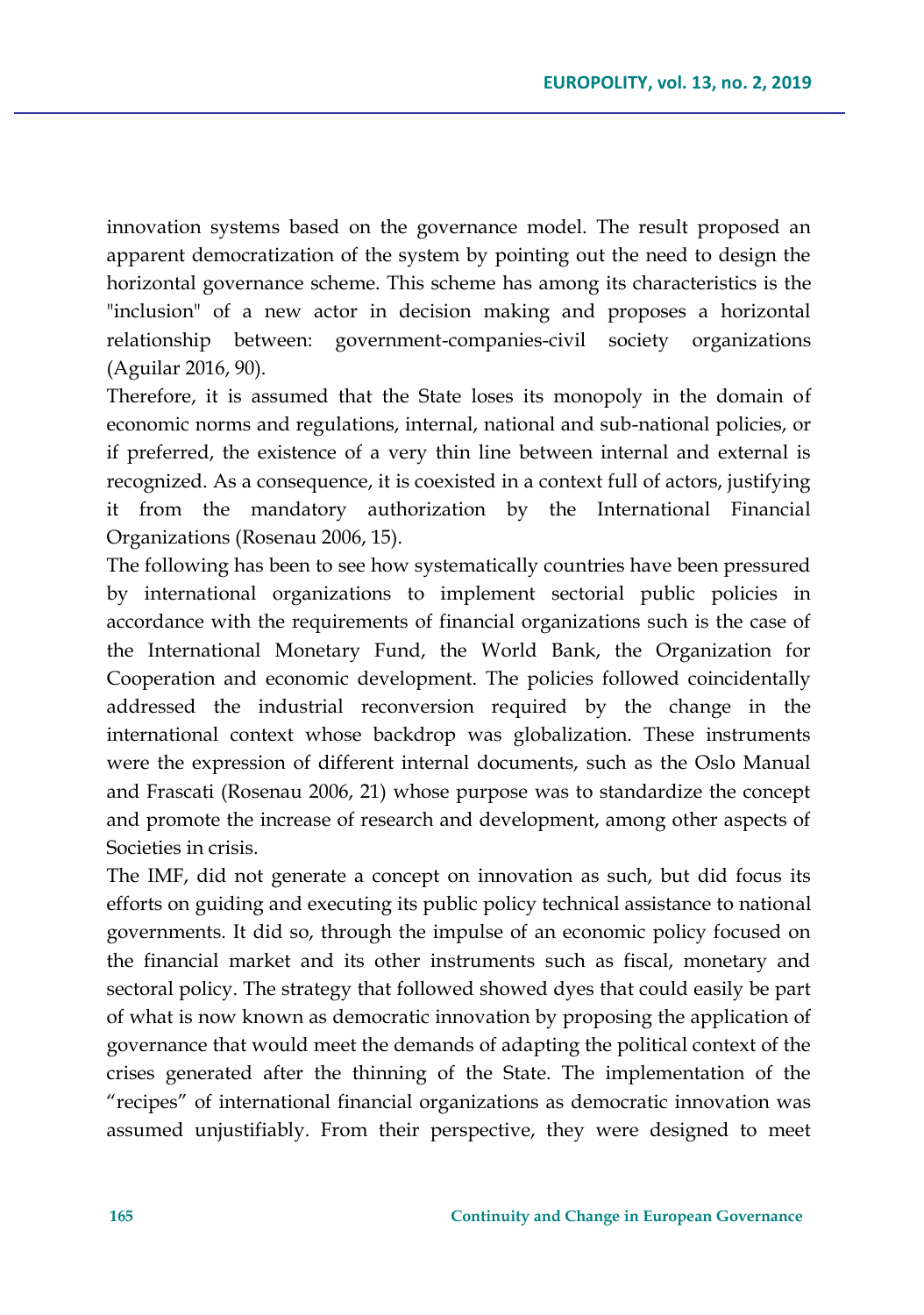social demands in states unable to establish efficient and competitive policies of the new reality, after the fall of socialist governments.

Innovation for the OECD "is an interactive process driven by the perception of an opportunity provided by a new market and / or new service and / or technological advancement" (2010, 35). In accordance with the above, democratic innovation may fit the definition despite the lack of precision within it.

For its part, the World Bank seems to have a more "social" position on the concept of democratic innovation called Inclusive Innovation. Inclusive innovation involves linking with different actors in specific contexts. Those who should play a fundamental role in the processes of learning and collaborative innovation created within the target population (2018). Of course, the above requires a separate analysis.

On the other hand, as far as Mexico is concerned, both poverty and marginalization have increased, a situation that can be attributed to an unequal distribution of income. However, the World Bank insists on pointing out that "innovation can be a key factor not only to increase productivity and competitiveness, but also to reduce inequality and poverty" (BM, 2013). His insistence has taken the concept even further through the recommendation of programs to be implemented by national governments, with few visible results.

It is worth approaching a slope within the existing democratic innovation in a framework of the improvement of the governmental exercise, we refer to social innovation. According to the OECD, it consists of: "[…] in finding new ways to meet social needs, which are not adequately covered by the market or the public sector […] or in producing the behavioral changes necessary to solve the great challenges of society [...] training citizens and generating new social relationships and new models of collaboration. They are, therefore, at the same time innovative in themselves and useful to enable society to innovate […]" (2010, 45). It would correspond, therefore, to devise or utter actions and facts that pay in giving creative answers to the problems and needs of the community. In this context, public actions and policies can aim to have better results and in turn optimize the use of resources dedicated to them according to Ortiz, (cited in Soto 2018).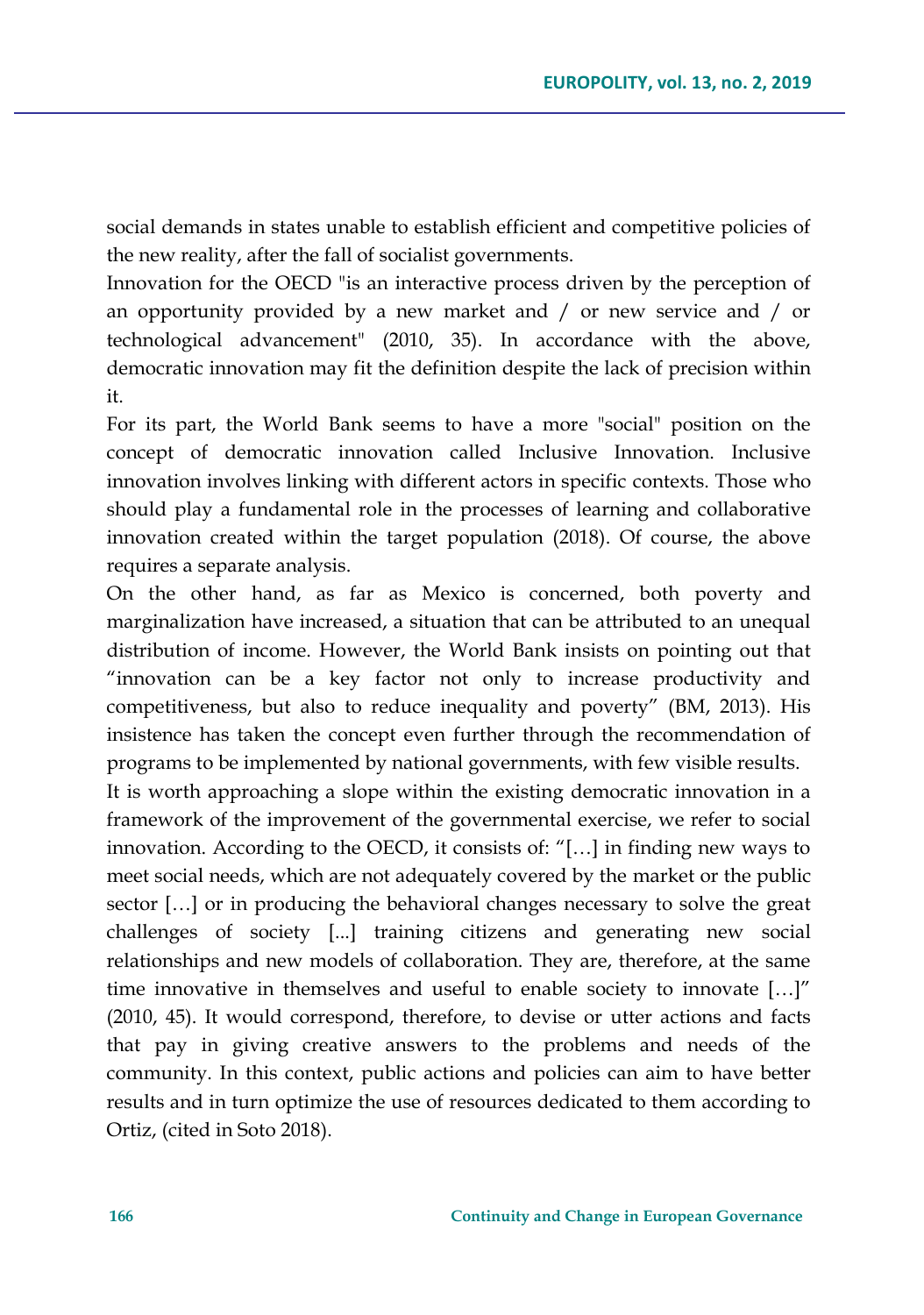In the strictly political field, democratic innovation refers to formal methods other than representative mechanisms. These have been developed to involve citizens in collective decisions. Therefore, include them in the political sphere that help to change governmental structures and processes in order to improve them (Montes de Oca 2018). In that sense, innovation is aimed at deepening democracy by increasing citizen power, taking into account that there is a deficit in terms of quality and social justice by becoming incentives to participate (Aedo 2014). In this same context, the concept of democratic innovation appears in the sense of being: a planned change. Political reforms are associated with the social objectives that politicians consider a priority, in various countries they make changes in their political and governmental character (Cox, Booth, Dunne 1999). This leads us to ask ourselves the following question about social innovation: what role does democracy play for social changes? Through the difference and decrease in the space occupied by politics, various social subsystems established in a relatively autonomous way can be explored. This implies the preexistence of political conditions within the scope of the market, against the problems facing society in areas such as education and health, after the adjustment policies that led to what Touraine points out as the "demodernization" of the State (Touraine 1997).

Social innovation is a developing status, with increasing importance in some regions of the world, mainly Europe and Latin America. This type of innovation involves placing people at the centre of the action, they would be the engine of the model, by positioning themselves as innovators. The current political transformation would be linked to structural changes in the administrative and institutional sphere. Undergoing governance actions as a political procedure in decision-making and, in turn, promoting citizen empowerment through market regulation. This implies being able to drive the government's responses to social welfare. According to Brunner (2011), democracy has historically been the political epicentre where there have been a series of social changes. Today, the above is evident by assuming, increasingly, the form of political organization that ensures the change "of" and "from" societies. It is worth asking about what is the role of governance in this process of administering policy to reconcile the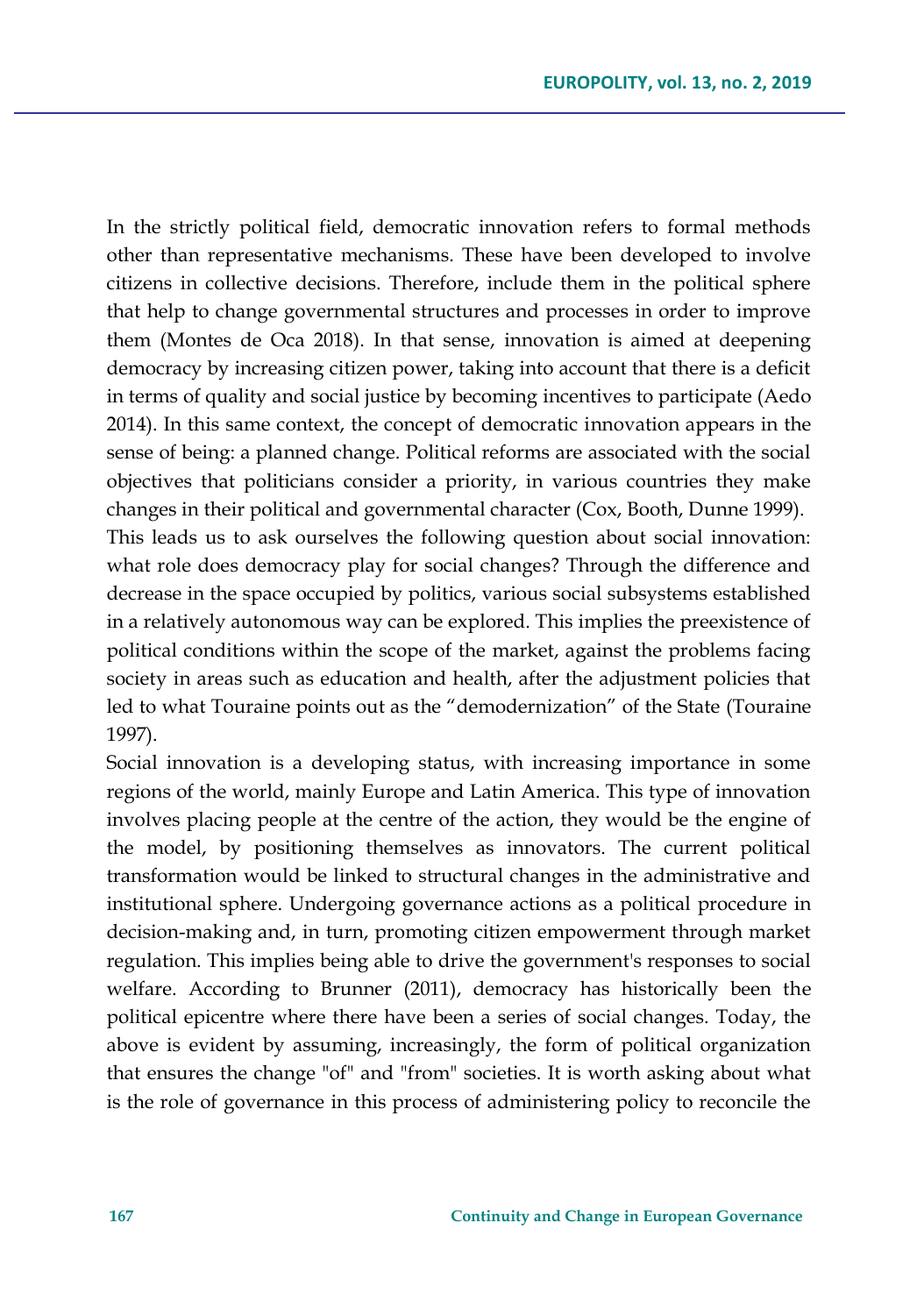genuine interest of societies to participate in decision-making from the political sphere and not merely as an administrative process? (cited in Soto 2018, 7).

At present, democratic innovation has allowed political systems to consider new relationship schemes between citizens and their political representatives, by admitting a certain reunion between politics and society. This leads us to the democratic innovation described by Lissidini (2014) as the use of forms and mechanisms that allow citizen participation, by transcending and questioning the ways of doing politics overcoming what is historically determined by organizations such as unions or parties.

Consequently, democratic innovation essentially refers to formal and informal mechanisms by facilitating the participation of citizens in the identification and resolution of their demands through agents and political actions, by being able to propose their own social and political agendas. According to Soto (2018), they also appear, in the field of management, in accordance with laws that give rise to processes of greater inclusion, participation and transparency. In the case of citizen initiatives present in governments with specific initiatives (such as the call for citizen assemblies or the activation of regulated management mechanisms with legal-administrative support), the important thing is to know that the object of democratic innovation must be the overcoming of the crisis of representative democracy by empowering citizens.

## **4.THE INEQUALITIES BALANCE OF THE "DEOCIALIZATION" OF THE STATE**

In the midst of the fundamentally economic globalization process, used as a framework for the implementation of a system focused on international markets, a series of shock policies began to be used to address the state crisis, dictated by international financial organizations, always focused on giving way to the supply of exchange of goods and services, mainly of a financial nature. From which the argument about the need to create the mechanisms that ensure the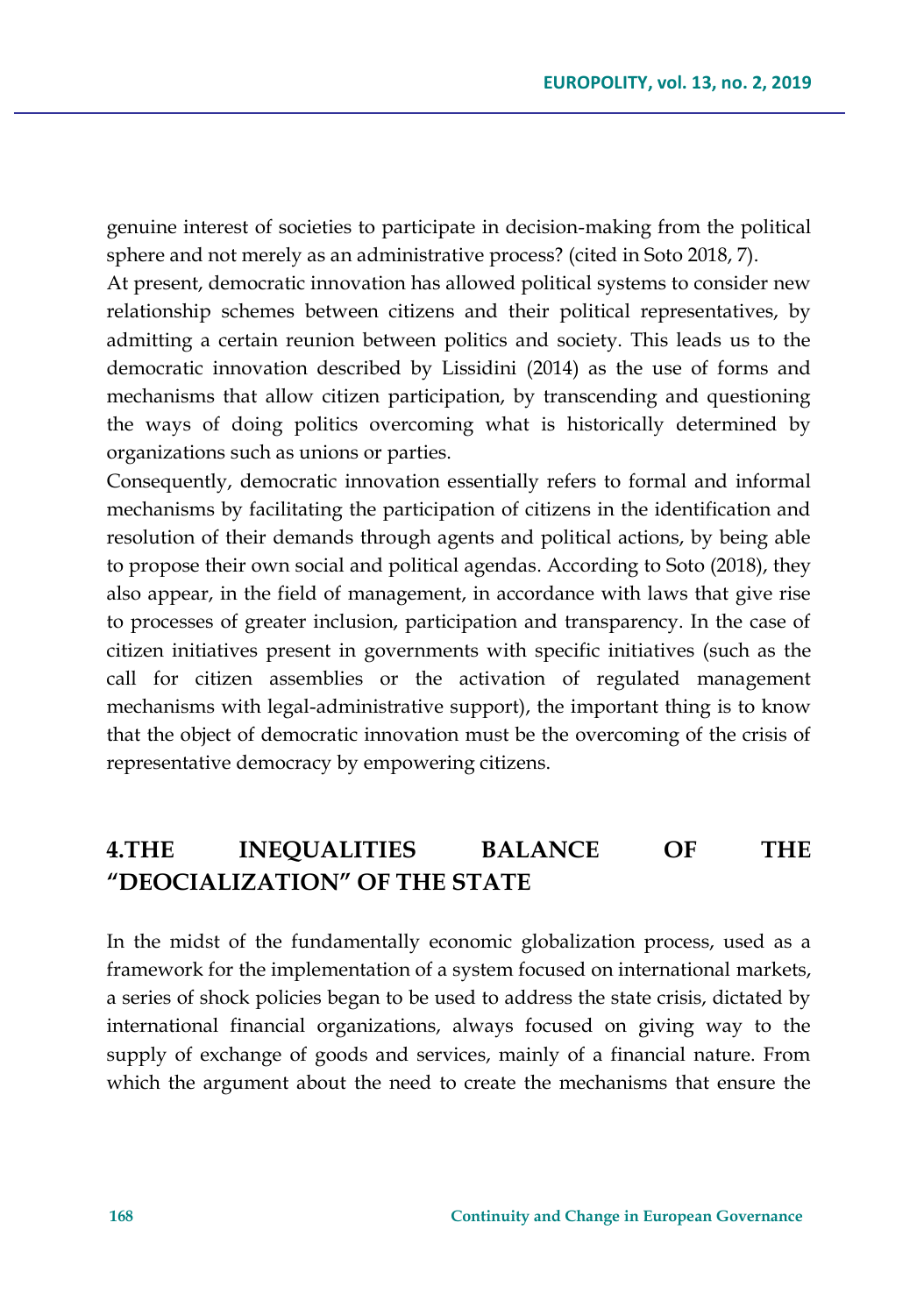governance of the modern state was exceeded due to its inefficiency as a manager of the goods and services of increasingly demanding societies.

Since the beginning of the 21st century, governance has offered the perfect framework for the implementation of a series of State adjustments. It is fundamentally sought to catapult innovation always from a discursively democratic system in opposition to the defeated socialist system and put out of force. In the midst of this new discourse where a new practice is proposed within "democratic progressivism". The scheme followed by CSOs acquires the symbol of a balance between political, economic and social power. The insertion of a part of CSOs, fundamentally in the form of NGOs, alongside governments and the business class, crystallizes as the most daring and pristine piece of a "good practice" within governance. It will mature to become a democratic innovation, the most relevant practice in "good governance".

CSOs in their role as providers of goods and services demanded by society complements the exercise of governments in the context of governance. However, this has coincided with the new role of the State in relation to social demands in the context of a decrease in social spending. A consequence of this process is the redefinition of policies and an acceleration in the transfer of functions and obligations of the State to private companies, often arranged in the form of NGOs, which attempt to fill the gaps left by welfare policies (Irarrázaval 1990, 170-186).

The recurring economic crises that began steadily from the eighties of the last century, revealed the social problems in most countries in Latin America, including Mexico. This situation gave way to the establishment of a new form of exogenous organization to governments, that is, NGOs are given as a manager and administrator of public policies (Teixidó and Chavarri 2000, 21), thus allowing new forms of attention to the demands. It gives way to the convergence of business interests, who at the same time acquires legitimacy from the State through practices from the New Public Management where governance seems to be the sieve through which the relationship between CSO and market is created thereby gaining its naturalization card.

Through this new relationship, large amounts of money is mobilized, new recruitment strategies are started, foundations are created for this purpose,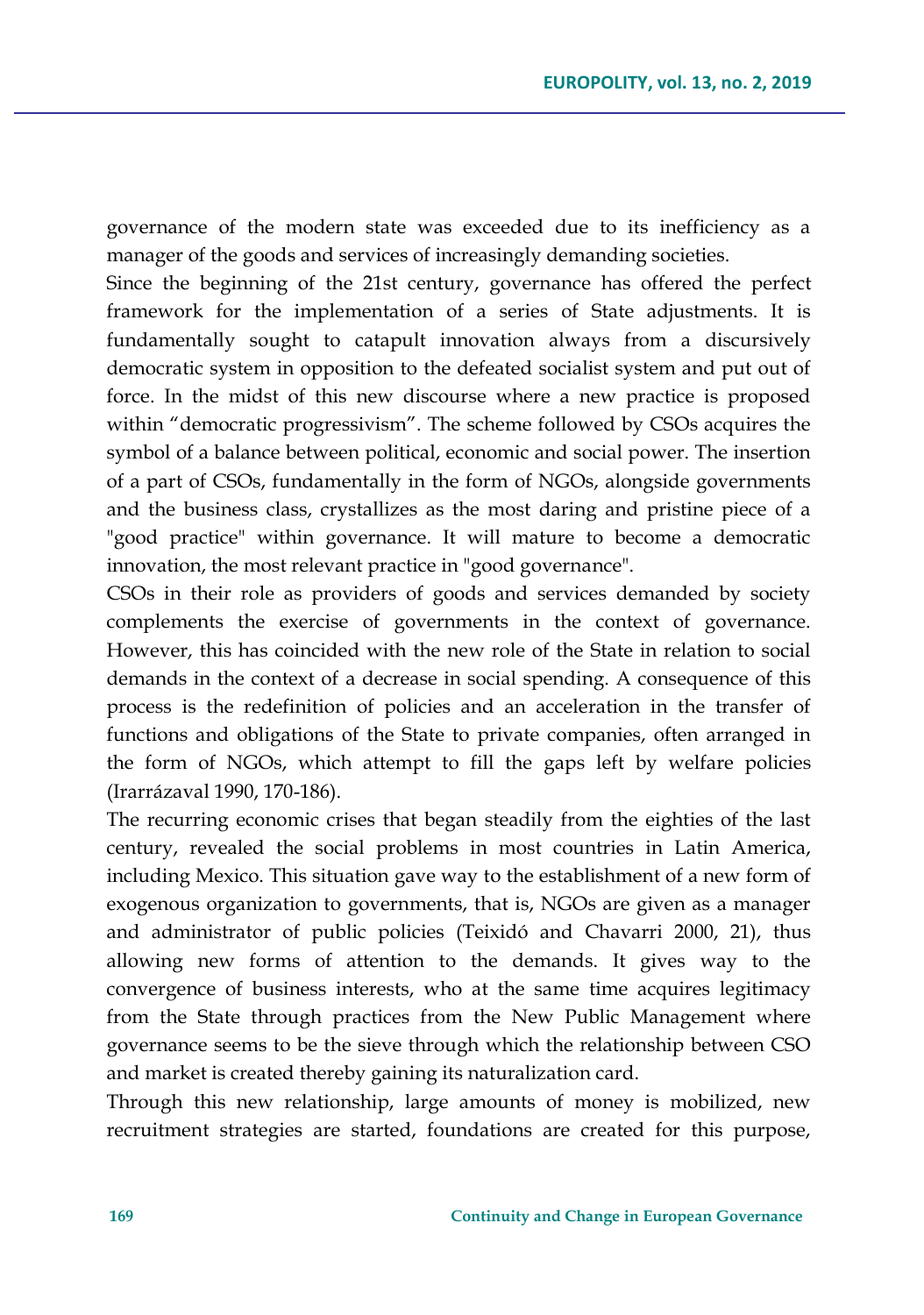positioning themselves quickly (Teixidó and Chavarri 2000, 21-23). Such is the case of foundations such as Teletón, the Mexican version saw the light in 1997 focusing its objective on the disabled population, specifically rehabilitation and its integration into society.

Among the traditional actors of liberal political systems, gradually affected by animosity, are political parties, trade unions, inter alia. Historically seen above all in Latin America as articulators and drivers of social demands. They maintained their catalytic role of social changes, for a long time virtually the entire 20th century. With the state crisis they have simply been losing it, new forms of citizen participation and representation are occupied by NGOs (Huneeus 2014). The new forms of organization show a resounding break, most of the time between traditional political parties and civil society. The crisis of the State brought with it the reinvention of citizen participation in the framework of governance, thereby acquiring its own characteristics. This is how a transparent relationship between NGOs and companies has been reached, increasingly aimed at developing actions for the management and administration of goods and services in response to the demands of society (Irarrázaval 1990, 156-158), thus replacing the functions of the State.

Since the return or democratic opening in Latin America and Mexico, the participation of organized civil society has been increasingly seen. A fact that has been used to place new demands on the political agenda according to the interests of NGO funders, legitimized from the "good practices" under the shelter of governance. In the current scenario, the dimension of the State in this new phase considers the actions of organized civil society as fundamental for democratic consolidation and with it the assurance of citizen participation. However, it attracts attention, while worrying, the translation of social demands into public policies.

The way of carrying them out contradicts democratic advances, at the time of the management of resources within the framework of competitive funds, such as subsidies or grants. By increasingly using the financing scheme and being recipients of the granting of public resources in exchange for providing services to NGOs that meet demands for services and care for children, youth and health, often linked to market interests (De la Maza 2005, 169). In other words,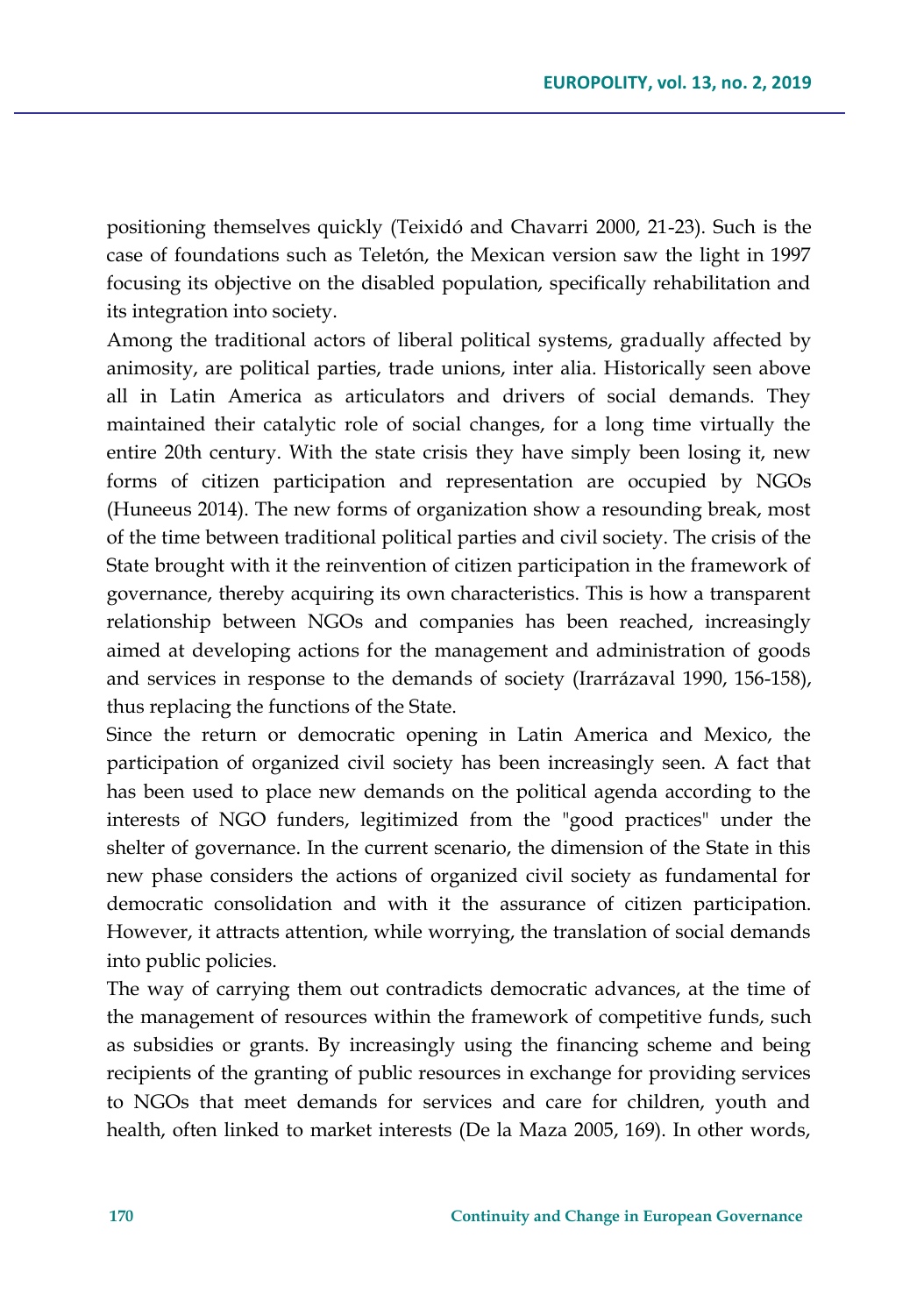we are facing the immersion of the business group to the field of public policy implementation by granting them under this scheme: concessions, tax relief, incentives, contracts and licenses.

The State, as noted above, in the current governance scheme, has ceased to be a donor in its increasingly questioned relationship with NGOs, to give way to a new business model with them. He has become a true service contractor with them, now legitimized with horizontal governance arguments. While it is true that the linkage scheme has given way to a new scenario in relation to CSOs, in turn they mean more mechanisms of action, with greater financing transferred from the State to the business community. Unfortunately they also give rise to opaque processes, in terms of transparency little progress is made in the objectives and processes that are carried out.

The link established implies, in accordance with the work presented by the Institute of Communication and Development (2014) where it states that, "they conform to the role of public policy enforcement agencies and social service providers, to the detriment of organizations second grade (networks, collective) and CSOs for the promotion of rights and advocacy "(p. 26). Significantly affecting the actions aimed at combating the inequalities generated within the framework of the new system of "de-socialization of the State" with an impact not only in those economic fields, but basically in those of a social nature, against exclusion and discrimination in any of its forms.

One more of the negative consequences of the new State-CSO relationship, within the framework of governance, lies in the absorption of these organizations by the State. Many NGOs have become mere subsidiaries that normalize public policies through their implementation and not necessarily through legitimate attention to society's demands. This situation has damaged the nature and purposes of CSOs, a kind of kidnapping has been generated by the central governments of these organizations, with the consequent loss of autonomy, and their pre-eminence as a social actor (Acción 2009). On occasion, when governments, whether national or sub-national, play an important role (if not leading) in the transfer of public assets to NGOs, their actions can be conceived as a kind of manoeuvre, as support and strengthening of government towards institutions benefiting from these programs arising from a new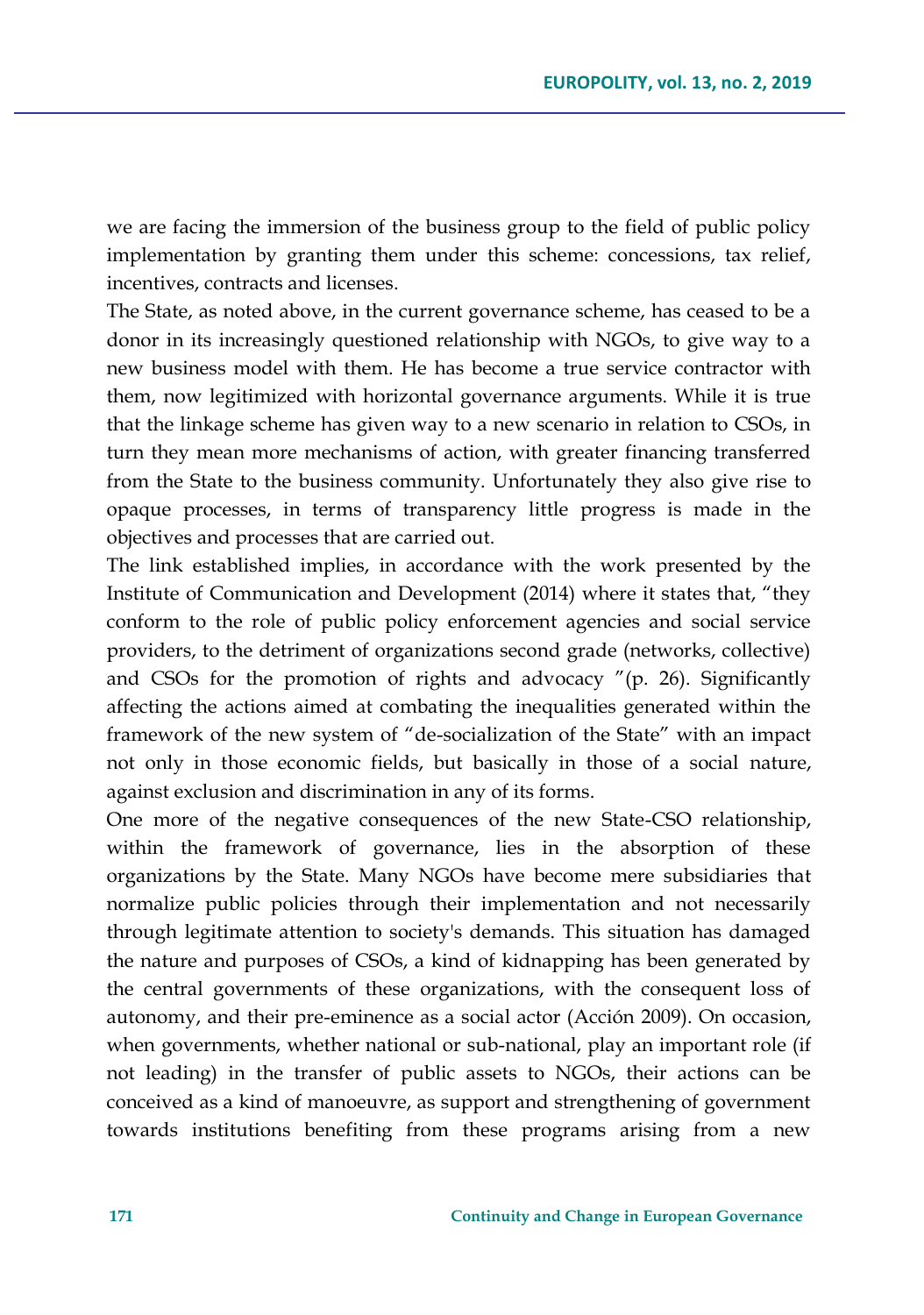relationship. This causes CSOs to direct their functions towards government objectives and not social needs, thereby losing their critical potential towards the State (De la Maza 2005, 179)

### **5.CONCLUSIONS**

In conclusion, it is worth reflecting on some aspects in relation to governance as a product and tool aligned with the hegemonic market systems' interests in the post-industrial era. Conceptually speaking, the canons that guide it appear to be aligned with those of the market. By working as the central organizing principle of the system, both for the State and for CSOs, the rules that prevail in the market penetrate the public administration of the State, under the argument of making it more efficient and competitive.

It is in this logic that international initiatives used by financial agencies and agencies of the United Nations are generated to apply them in national and subnational systems in favour of better management in the democratic innovation scheme. In this logic, legal baggage is implemented through international treaties, conventions and protocols, as well as local laws, decrees and secondary laws that apparently try to give certainty and legal certainty, (Montes de Oca 2018, 287-291). This has allowed establishing the mechanisms through which governance acts in the field of inequality. The same happens in almost every human activity within the governments of every State in the process of "demodernization" today.

The contextualized market system in the post-industrial era and the theories that underlie it prefigure it in the system only in its economic dimension, stripping the social character of people. They make it appear simply as a homo œconomicus (Ibáñez 2012), from which the eco-space conducive to the development of today's hegemonic system is built. In globalization, where the free transfer of goods and capital is imperative, not that of people, it deepens the inequality gap, initially those of an economic nature, but inevitably end up deepening the rest of the inequalities of societies increasingly "demodernized."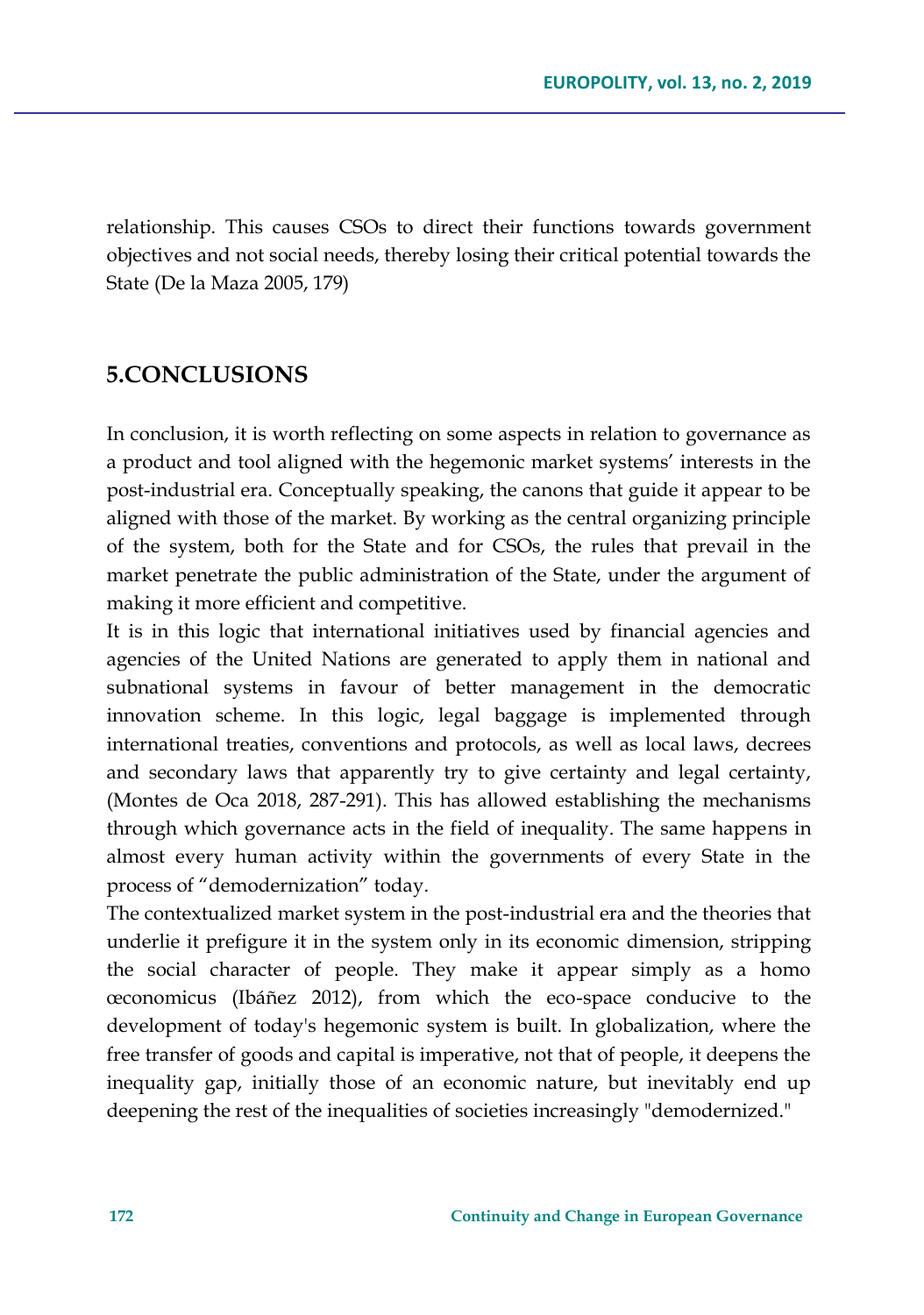Currently, the system, as said before, privileges the market economy. All the time has been insisted on the abolition of economic and commercial borders, not political borders. It insists on making the concept of nationality disappear, favouring the construction of ideas in favour of an apparent universal citizenship, hence the replacement of the notion of "international" with that of "globalization" is not surprising. It is a very subtle change amid the homogenizing culture that the market system requires. Where individuals become cosmopolitan, uprooted, interchangeable, disposable beings (Touraine 1997).

In that same logic, the political level within the modern State has been designated as the "enemy" of the current hegemonic system - even though it is systematically denied. From a modern perspective of society, the market function should be subject to sovereign conception, however, it is not so. Currently, the economy bursts in the first place, giving rise to the dispossession of the socio-political role of the State. The intention seems to be his disappearance in favour of a sovereign market. In politics it cannot be forgotten that there is a priority choice over all others, and the market is no exception. Therefore, the "common good" should be a social priority speaking above the interests of the subjects. But for those who defend the system based on a market economy, the government of the people has become the organization of the mechanisms in support of the terms of trade. Social relations have been commercialized, at the level of objectification of the individual. Its existence is only explained and accepted in relation to its purchasing capacity and not as it was previously based on its productive capacity. The private is privileged over the public, people are interested if, and only if, they can be part of that market, nothing that is not profitable can acquire enough interest to be preserved (Brown 2010).

According to Brown (2010), the protective State, guarantor of the "common good," is being destroyed to become a "managerial State" through governance practices and its "democratic innovations." It is only called, as noted, to guarantee the necessary scenarios for the improvement of the free market. The State is located not to impose policies close to a conception of the "common good", on the contrary, it seeks to apply the management model built from the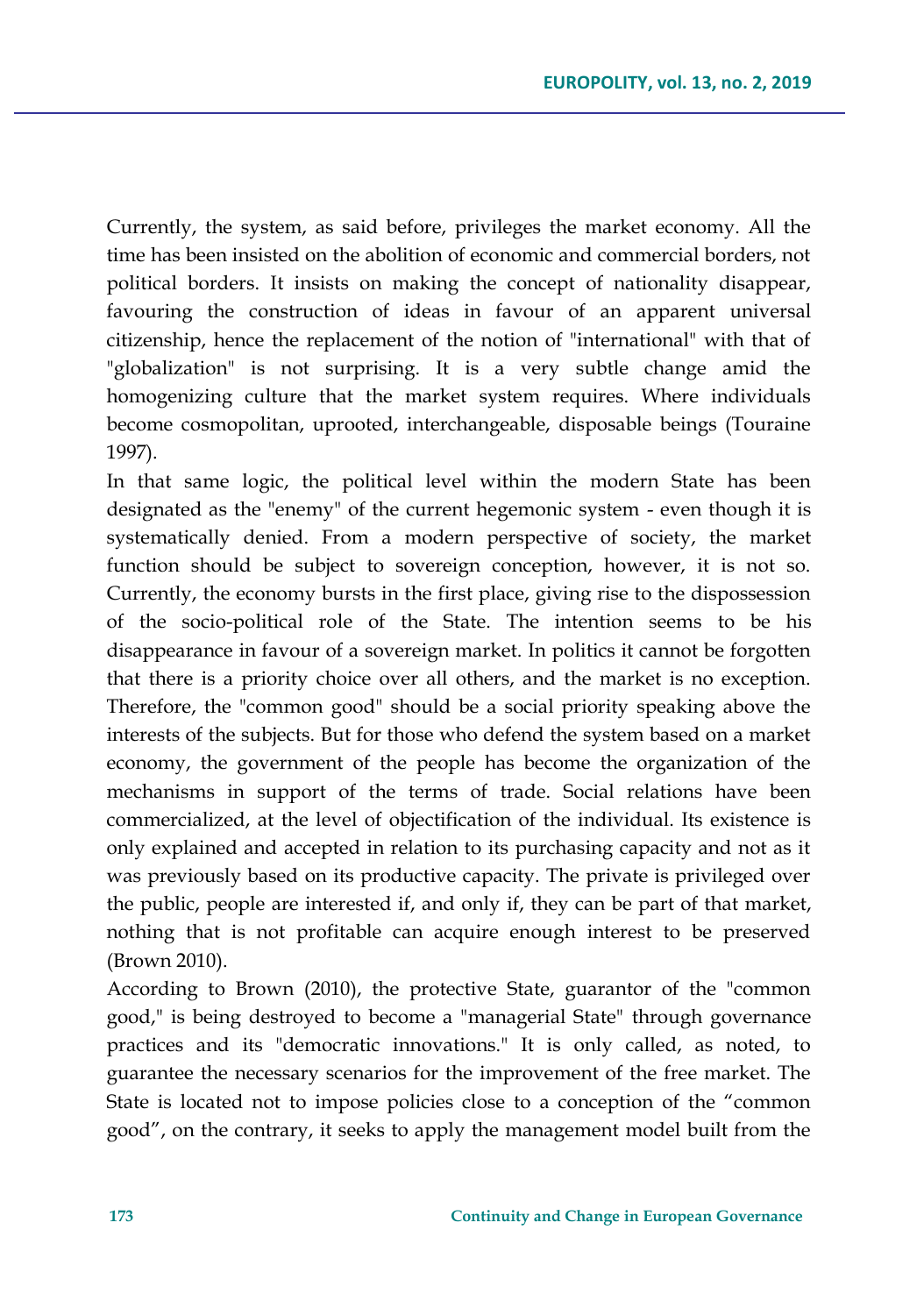"governance", the "good governance" to be precise. In fact, it seeks to hide in this neologism the oligarchic, antidemocratic and globalized system, which it serves. In other words, for the new actor in governance, that is: the agents of the international market in neoliberalism. Its objective is clear, it is about intervening in the political space, of setting its functioning to serve the interests of the market system that seeks to reproduce itself (Brown 2010; Ibáñez 2012) It is about the different spaces of management and political power working in the "governance governance" scheme and taking its elements from the "capitalist", "modern" business model, directed towards new "management models", as Ibáñez (2012) points out "with its program contracts, its results evaluations, its work for objectives, its promotion of autonomy, its delegations of power, its flexibility of the lines of command, its incitements to participation and accountability, its emphasis on performance and competitiveness, etc. "(: 23) that is to say from the democratic innovation of its institutions, who certainly do not write down in their agendas the fight against inequalities.

### **REFERENCES**

- Abreu, José Luis. 2011. "Innovación social, conceptos y etapas". *Daena: International Journal of Good Conscience*, 6(2),134-148. (October 2011) [http://www.spentamexico.org/v6-n2/6\(2\)134-148](http://www.spentamexico.org/v6-n2/6(2)134-148) (April 4, 2019).
- Aedo, Camilo. 2014. *Innovación Democrática: Empedramiento Estudio comparado de ocho experiencias de presupuesto participativo en Chile*. Tesis. Barcelona: UAB [http://www.tdx.cat/bitstream/handle/10803/285354/cav1de1.pdf;jsessio](http://www.tdx.cat/bitstream/handle/10803/285354/cav1de1.pdf;jsessionid=23C42BDB) [nid=23C42BDB](http://www.tdx.cat/bitstream/handle/10803/285354/cav1de1.pdf;jsessionid=23C42BDB) (January 12, 2019).
- Acción. 2009. "Dilemas y desafíos democráticos fundamentales en la región: síntesis del estado de la cuestión en algunos países". *Seminario Internacional Democracia en América Latina: límites y posibilidades de cambio.* Santiago de Chile: Acción [http://mesadearticulacion.org/wp](http://mesadearticulacion.org/wp-content/uploads/2009/09/5.pdf)[content/uploads/2009/09/5.pdf](http://mesadearticulacion.org/wp-content/uploads/2009/09/5.pdf) (May 10, 2019).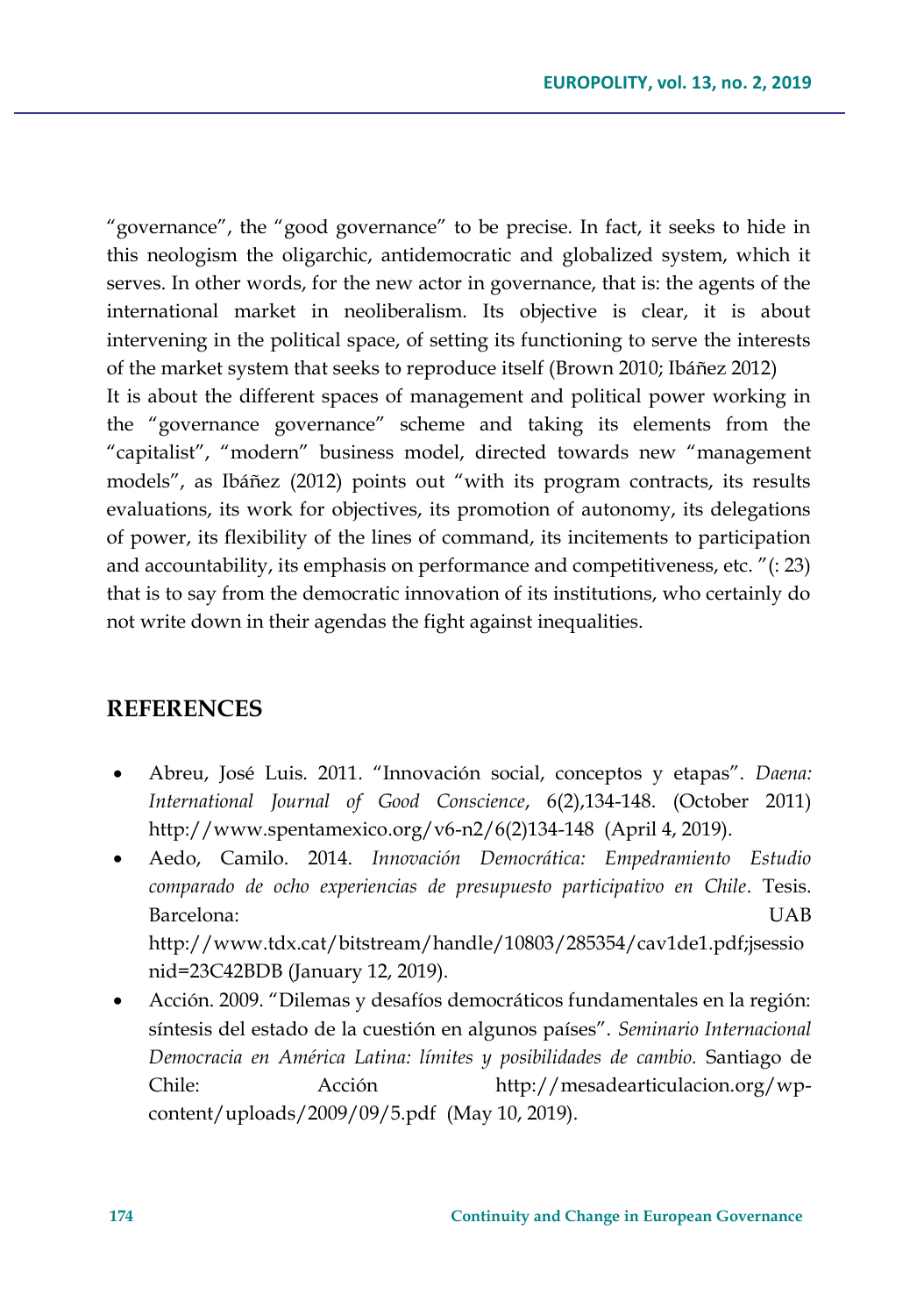- Aguilar, Luis. 2016. *El estudio de las políticas públicas*. México: Fondo de Cultura Económica.
- World Bank. 2018. *Definición de Sociedad Civil*, (en línea) disponible en [http://www.bancomundial.org/es/about/partners/civil-society.](http://www.bancomundial.org/es/about/partners/civil-society) Washington: World Bank. (April 23, 2019).
- \_\_\_\_\_\_\_\_\_\_\_\_\_. 2013. *Promueve innovación inclusiva para el crecimiento sostenible*. Washington: World Bank.
- Bloj, Cristina. 2009. *El "presupuesto participativo" y sus potenciales aportes a la construcción de políticas sociales orientadas a las familias*. Santiago de Chile: United Nations/CEPAL.
- Brown, John. 2010. "De la gobernanza o la constitución de la política del neoliberalismo". *Sociología crítica, artículos y textos para el debate y análisis de la realidad social.* WordPress [https://dedona.wordpress.com/2010/05/13/de-la-gobernanza-o-la](https://dedona.wordpress.com/2010/05/13/de-la-gobernanza-o-la-constitucion-de-la-politica-del-neoliberalismo-jhon-brown/)[constitucion-de-la-politica-del-neoliberalismo-jhon-brown/](https://dedona.wordpress.com/2010/05/13/de-la-gobernanza-o-la-constitucion-de-la-politica-del-neoliberalismo-jhon-brown/) (June 10, 2018).
- Brunner, José Joaquín. 2011. "Regímenes de gobernanza universitaria: un estudio topológico y de tendencias". *El Conflicto de las universidades: entre lo público y lo privado. S*antiago de Chile: Universidad Diego Portales.
- Cox, Michael.; Booth, Ken.; Dunne, Tim. (eds.) 1999. *The Interregnum: Controversies in World Politics, 1989–1999.* Cambridge: Cambridge University Press.
- De la Maza, Gonzalo. 2005. *Tan lejos, tan cerca. Políticas públicas y sociedad civil en Chile.* Santiago de Chile: LOM Press.
- Echeverría, Bolívar.2008. "Un concepto de modernidad". *Contrahistoria,* 11(8) 2008. México: UNAM.
- Espejel, Jaime. 2013. *Los fundamentos político-administrativos de la gobernanza*-México: Fontamara.
- Friedmann, Georges. 1977. La crisis del progreso. Madrid: Laia.
- Fukuyama, Francis. 2015. *El fin de la Historia y otros ensayos*. Madrid: Alianza Editorial.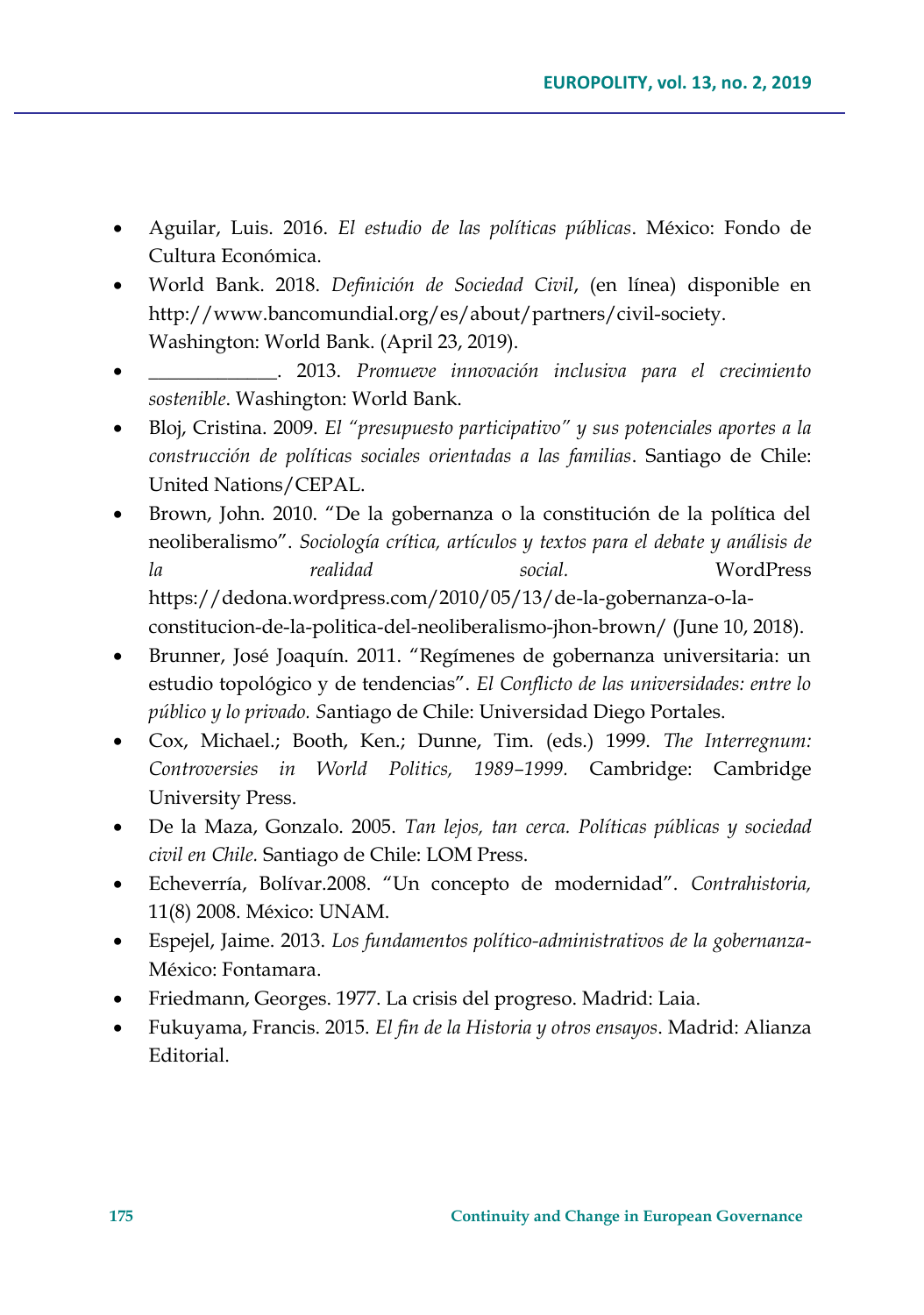- Goldfrank, Benjamin. 2006. "Los procesos de 'presupuesto participativo' en América latina: éxito, fracaso y cambio". *Revista de Ciencia Política,* 26 (2, 2006): 3-28. Santiago de Chile: Pontificia Universidad Católica de Chile.
- Hernández-Ascanio, José et al . 2016. "El concepto de innovación social: ámbitos, definiciones y alcances teóricos" *Revista de Economía Pública, Social y Cooperativa*, 88 (12, 2016): 164-199 CIRIEC-Spain.
- Holloway, John. 2002. *Cambiar el mundo sin tomar el poder, el significado de la revolución hoy*. Puebla: Herramienta-BUAP.
- Huneeus, Carlos. 2014. *La democracia semisoberana. Chile después de Pinochet*. Santiago de Chile: Taurus.
- Ibáñez, Tomás. 2012. *La Gobernanza: pieza clave del neoliberalismo avanzado*. Madrid: Debates, LP 73.
- Instituto de Comunicación y Desarrollo. 2014*.* "Estudio Regional sobre mecanismos de financiamiento de las organizaciones de la sociedad civil en América Latina"*. Mesa de Articulación y sus aliados del sur aumentan sus capacidades de incidencia y diálogo con gobiernos y sector privado 2013-2014*. Agosto 2014. Santiago de Chile. [http://accionag.cl/wp](http://accionag.cl/wp-content/uploads/2015/02/Estudio-Mecanismos-de-Financiamiento-ONG-America-Latina-y-el-Caribe.pdf)[content/uploads/2015/02/Estudio-Mecanismos-de-Financiamiento-ONG-](http://accionag.cl/wp-content/uploads/2015/02/Estudio-Mecanismos-de-Financiamiento-ONG-America-Latina-y-el-Caribe.pdf)[America-Latina-y-el-Caribe.pdf](http://accionag.cl/wp-content/uploads/2015/02/Estudio-Mecanismos-de-Financiamiento-ONG-America-Latina-y-el-Caribe.pdf) (February, 20, 2019).
- Irarrázaval, Ignacio. 1990. "Promoción del desarrollo social privado a nivel local: una propuesta". *Estudios Públicos*. 38 (1990): 149-192.
- Krahmann, Elke. 2019. "National, Regional and Global Governance: One Phenomenon or Many?", *Global Governance*, 9, 3 (2003): 323-346. <https://www.jstor.org/stable/27800486> (February, 02, 2019).
- Lissidini, Alicia., Welp, Yanina. y Zovatto Daniel. 2014. *Democracias en Movimiento*. México: UNAM.
- Montes de Oca, Laura. 2014. "¿Innovaciones democráticas? Análisis del Consejo Consultivo de telecomunicaciones en México". *Revista mexicana de sociología*, 76(2): 287- 320[.http://www.scielo.org.mx/scielo.php?script=sci\\_arttext&pid=S0188-](http://www.scielo.org.mx/scielo.php?script=sci_arttext&pid=S0188-25032014000200005&lng=es&tlng=es) [25032014000200005&lng=es&tlng=es.](http://www.scielo.org.mx/scielo.php?script=sci_arttext&pid=S0188-25032014000200005&lng=es&tlng=es) (May, 22, 2019).